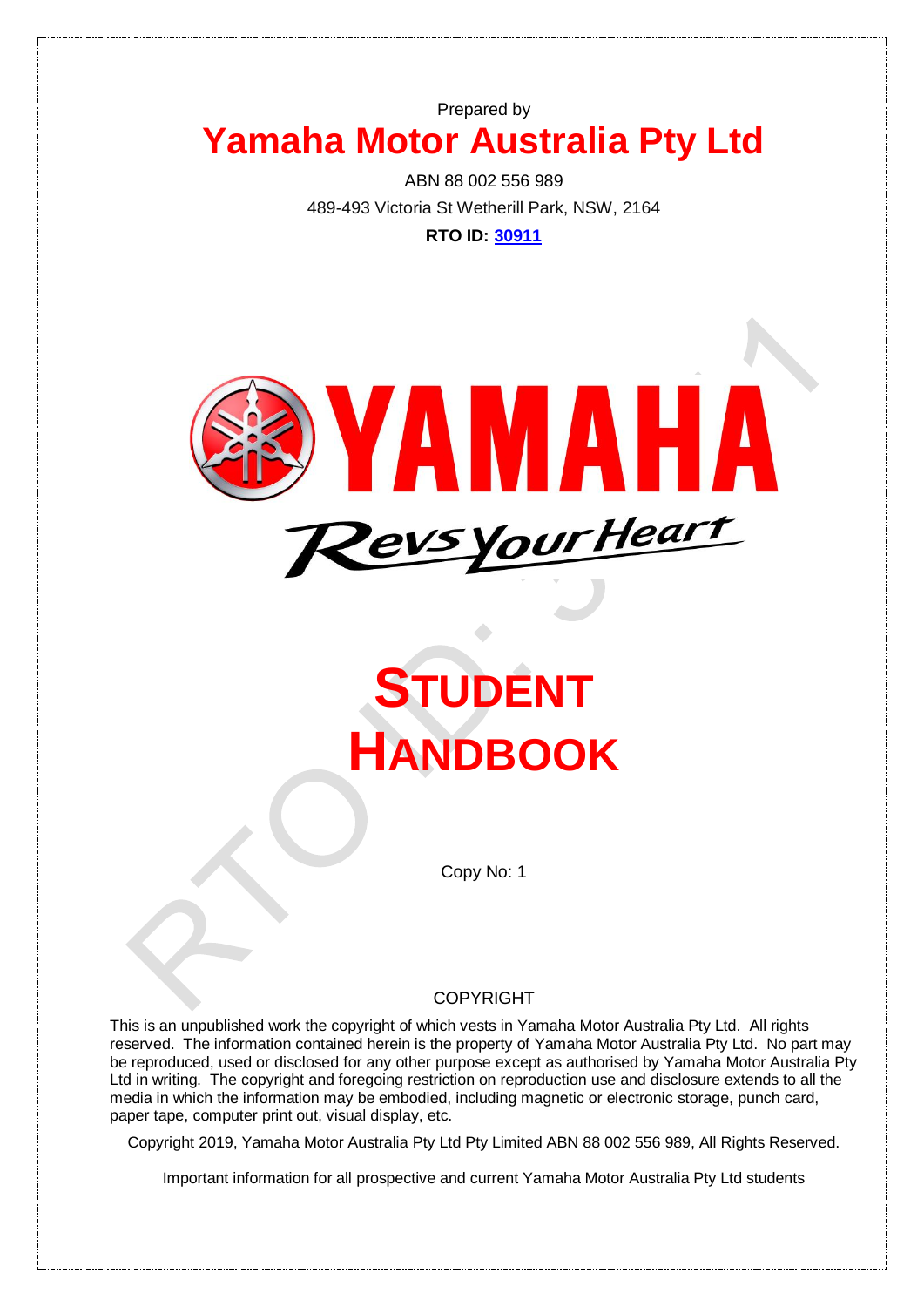# *DOCUMENT CONTROL*

# *Documentation Amendment List*

| <b>VERSION</b> | <b>MAIN DOCUMENT FILE</b><br><b>REFERENCE</b> | <b>DATE</b>   | <b>DESCRIPTION OF CHANGE</b> |
|----------------|-----------------------------------------------|---------------|------------------------------|
| <b>Issue 1</b> | Student Handbook                              | 24 April 2019 | Original Issue               |
|                |                                               |               |                              |
|                |                                               |               |                              |
|                |                                               |               |                              |
|                |                                               |               |                              |
|                |                                               |               |                              |
|                |                                               |               |                              |

# *Control Rules*

The rules of this handbook are:

- The handbook is to be kept fully intact.
- The whole document is to be reissued after amendments.
- Technical questions are to be referred to the Training Manager.
- There are no restrictions on access by company employees or students to this handbook.
- It is the responsibility of the holder of this document to verify if it is current and up to date before acting on information defined in this document.

 $\bullet$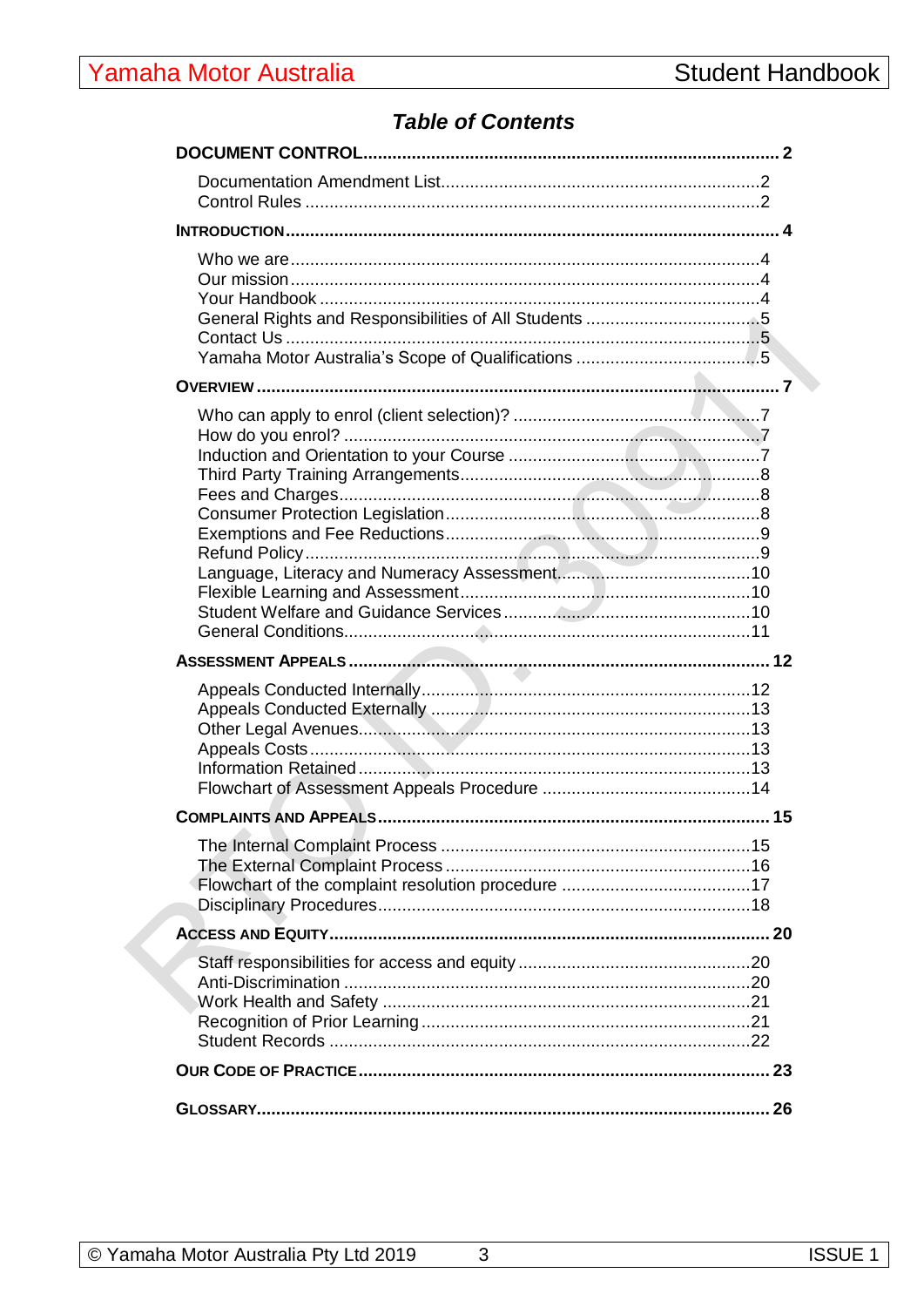# *Introduction*

#### *Who we are*

Thank you for considering Yamaha Motor Australia Pty Ltd Pty Ltd trading as:

- Yamaha Motor Australia Pty Ltd
- ATV SSV Safety Institute
- Yamaha Marine Academy

For over a decade the Yamaha Motor Australia has been training both agricultural and recreational users in the safe operation of their ATVs and SSVs. Like a car or a motorcycle, riding an ATV or SSV requires training in its operation to make its use safe for the operator.

Accidents are caused by people either not understanding the ATV and SSV and how it works or not following the safety warnings on the machine itself. Yamaha Motor Australia teaches proven safe riding techniques and appropriate operation in both a work environment or recreation.

The Yamaha Marine Academy was created to provide high quality training to customers that are new and experienced mariners. With over five decades of experience in the marine industry, Yamaha Motor Corporation have provided premium quality, reliable marine products and now customers can benefit from receiving knowledge and practical skills to enjoy their time on the water safely.

# *Our mission*

The Yamaha Marine Academy will provide a premium experience for all of our students. With unmatched industry experience we can have you ready to experience the joy and fun our waterways can bring to you and your family.

- 1. Provide each and every customer with a training experience that prepares them to get on the water safely;
- 2. Be inclusive and provide training to all customers who wish to learn the best way to navigate the waterways from the best organisation in the world;
- 3. Be approachable during your training session and available to provide guidance throughout your journey in this exciting industry;
- 4. Make learning fun and relevant. We will not cut corners.

# *Your Handbook*

Choosing a course is an important decision. This handbook contains important information you should read carefully and consider prior to commencing your course. Please review the material carefully, as each section is important. This Student Handbook will assist you in getting the most out of your course with Yamaha Motor Australia. There is a range of information here, summaries of our policies and procedures, and a copy of our Code of Practice.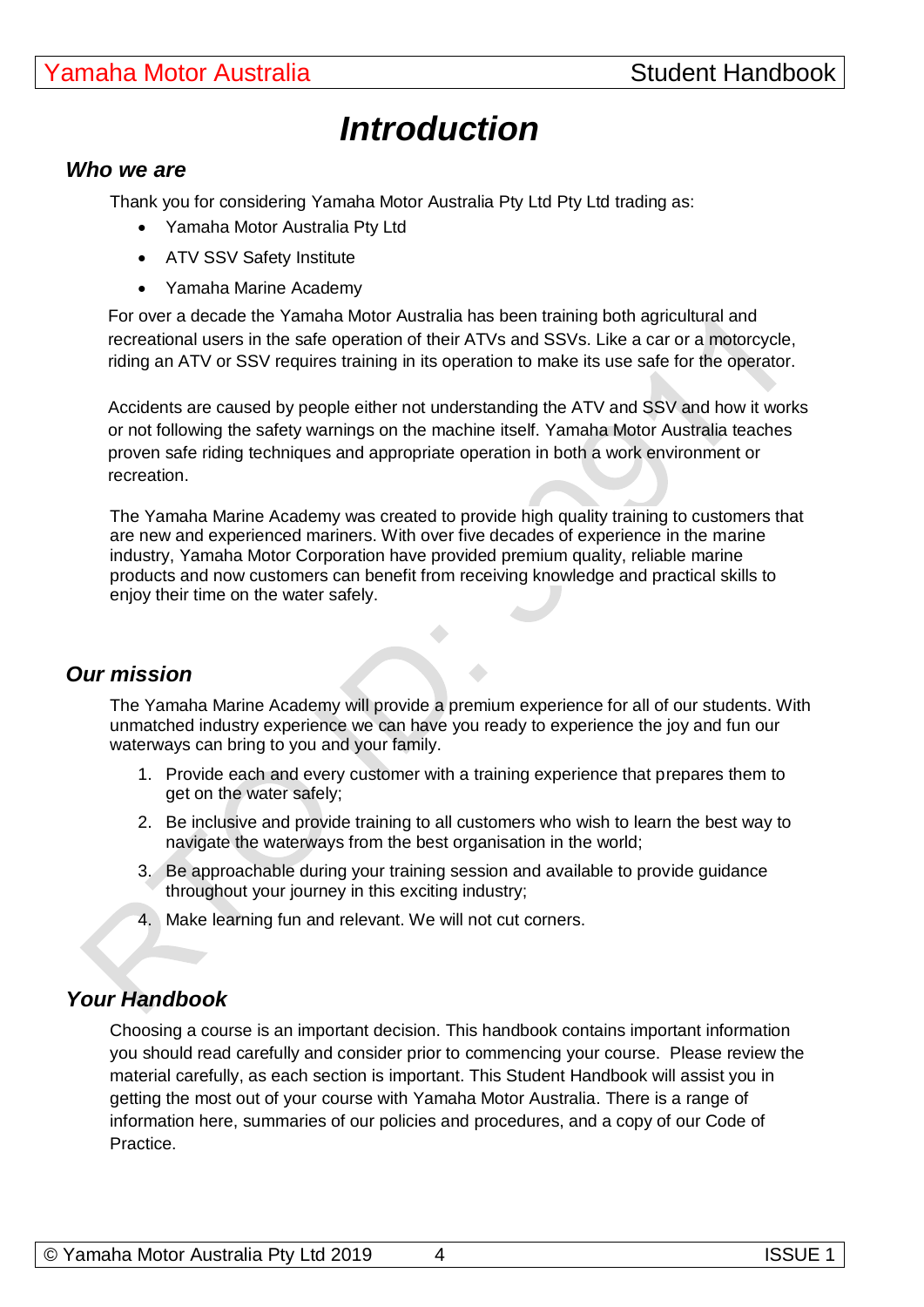# **Yamaha Motor Australia** New York Student Handbook

If you have any questions prior to enrolment or you would like to discuss the information in this Handbook, please contact the office and one of our friendly staff will gladly discuss the matters with you.

# *General Rights and Responsibilities of All Students*

Yamaha Motor Australia is committed to meeting the spirit and letter of our legislative requirements. There are a range of these requirements that affect each and every one of us in our roles, as described more fully throughout this Handbook. These sections of the Handbook are summaries of specific policies that have been developed in each area, such as access and equity, anti-discrimination, and privacy. Please contact the office if you would like a full copy of a policy sent to you.

# *Contact Us*

Office and postal address: 489-493 Victoria St Wetherill Park, NSW, 2164

Telephone: 02 9827 7511

Email: [marine.academy@yamaha-motor.com.au](mailto:marine.academy@yamaha-motor.com.au)

Website: [www.yamaha-motor.com.au](http://www.yamaha-motor.com.au/)

# *Yamaha Motor Australia's Scope of Qualifications*

Yamaha Motor Australia is a Registered Training Organisation (RTO ID No. [30911\)](http://training.gov.au/Organisation/Details/30911) and is approved by the Australian Skills Quality Authority (ASQA) to provide training delivery and assessment services for a range of nationally accredited courses and units of competency. Therefore, as an RTO, Yamaha Motor Australia is responsible for the quality of the training and assessment in accordance to the 2015 RTO standards and for the issuance of AQF Statement of Attainments for the qualifications on its scope of registration as noted below:

#### *Individual Units of Competency*

| <b>Unit Code</b> | <b>Unit Name</b>                                           | <b>Course</b><br><b>Currency</b><br><b>Status</b> |
|------------------|------------------------------------------------------------|---------------------------------------------------|
| AHCMOM216        | Operate side by side utility vehicles                      | Current                                           |
| AHCMOM217        | Operate quad bikes                                         | Current                                           |
| <b>MEM50009B</b> | Safely operate a mechanically powered recreational<br>boat | Current                                           |
| <b>MEM50010B</b> | Respond to boating emergencies and incidents               | Current                                           |
| SISOPWC201A      | Select and maintain a personal water craft                 | Current                                           |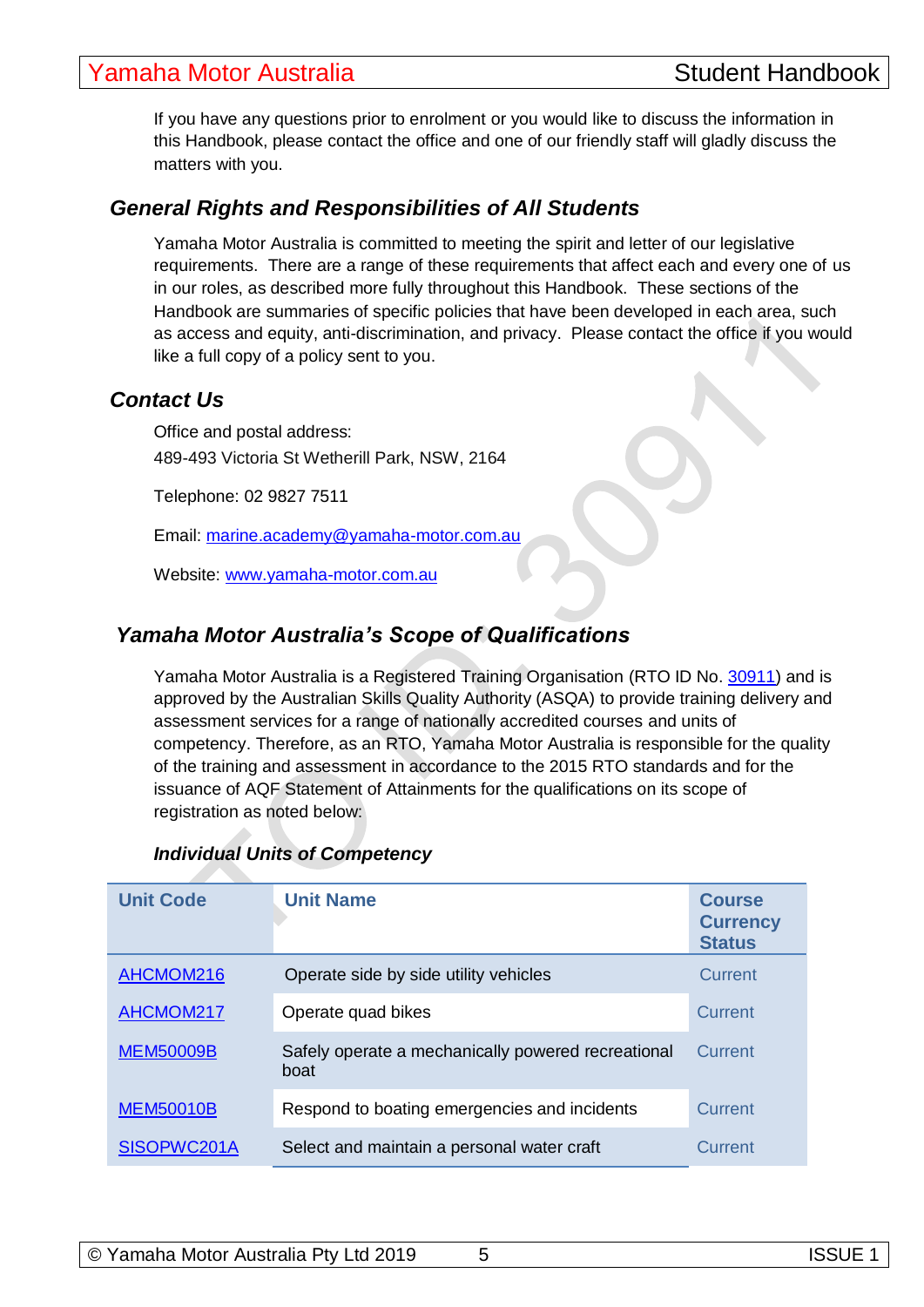| Yamaha Motor Australia |             | <b>Student Handbook</b>                                                    |         |  |
|------------------------|-------------|----------------------------------------------------------------------------|---------|--|
|                        | SISOPWC202A | Demonstrate simple personal water craft skills in<br>controlled conditions | Current |  |
|                        |             |                                                                            |         |  |

 $\bullet$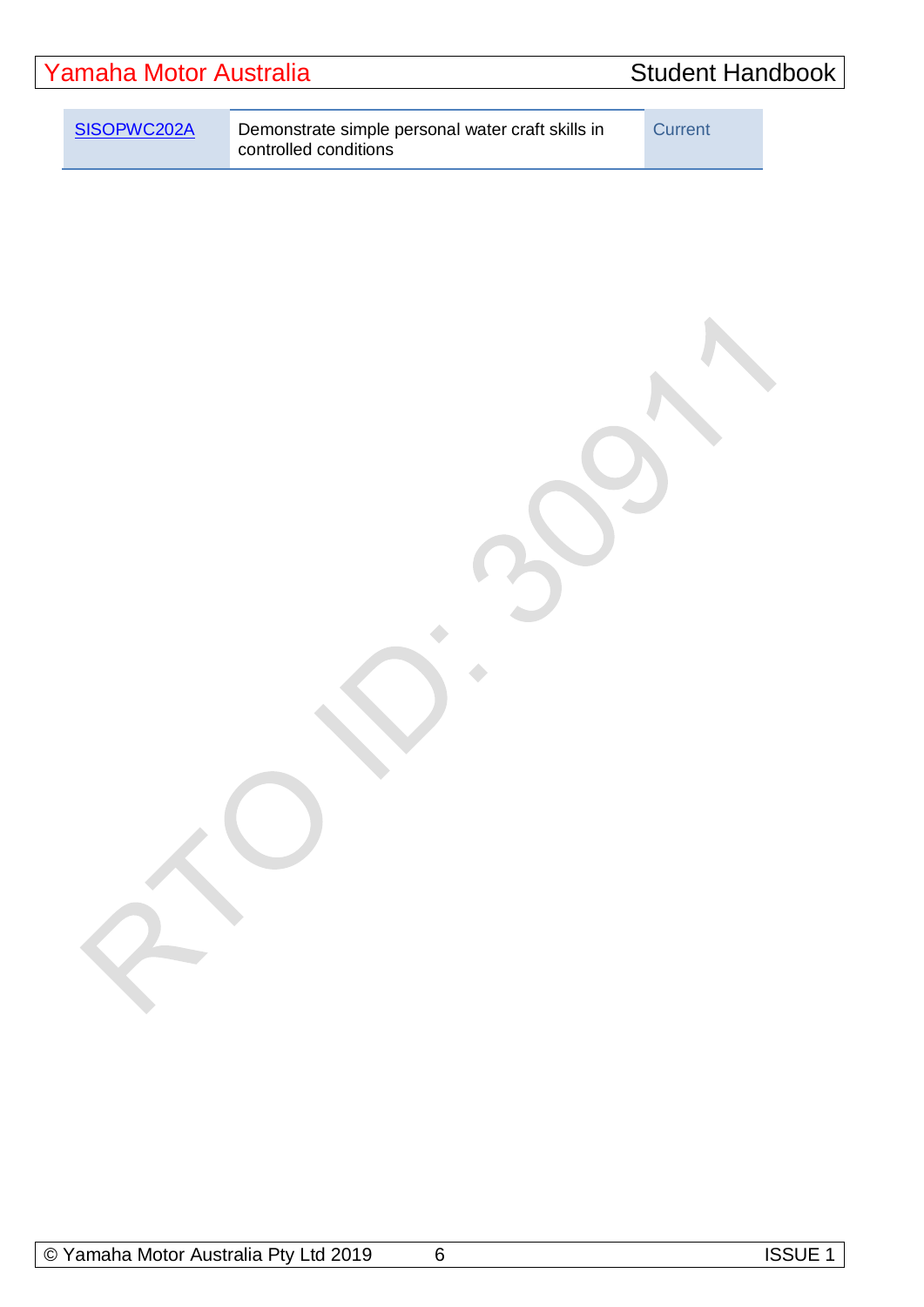# *Overview*

# *Who can apply to enrol (client selection)?*

Currently there are no pre-requisites for the courses offered by Yamaha Motor Australia. Details are explained for each course on our website [\(www.yamaha-motor.com.au\)](http://www.yamaha-motor.com.au/). All courses offered by Yamaha Motor Australia are available to members of the general public, corporations and Government organisations.

#### *How do you enrol?*

Identify the course with the skills set you require and book into that course either by on-line booking through our website [\(www.yamaha-motor.com.au\)](http://www.yamaha-motor.com.au/) or over the phone.

Upon confirmation of your booking you will be sent a Student Registration Form and an Activity Agreement Form. A Yamaha Motor Australia staff member is available to assist you to complete your enrolment.

At this time, we will also discuss with you a Recognition of Prior Learning (RPL) assessment, which may allow you to obtain credit for your current skills and previous learning that matches the competencies and requirements of your course. If you would like to undertake an RPL assessment, at enrolment a Yamaha Motor Australia staff member will also complete the RPL Enrolment form. Please refer to the section on RPL for more information on this process.

At enrolment, you will also be given a chance to discuss your specific needs in the course, and to have these needs assessed and reflected in the course learning program. More details on how Yamaha Motor Australia works with students to meet their learning needs is contained in the sections on Student Welfare and Guidance Services as well as the section on Access and Equity.

### *Induction and Orientation to your Course*

Yamaha Motor Australia, to ensure that all students are thoroughly informed about their course at the beginning follows a thorough induction process. Your instructor will conduct the induction. The induction will take place on the first day of the course and includes as a minimum:

- Issuing of learning materials
- Discussion of the units of competency in the course
- Discussion of the time-line for the course including the schedule of sessions
- Structuring and organising special or additional assistance for students that has been identified during the enrolment process

In addition to the induction, an orientation process in conducted including a review of this Handbook, and an overview of the support services offered by Yamaha Motor Australia, especially for those students who might require additional language, literacy or numeracy support. Also, the Appeals Procedure and the Complaints Procedure will be discussed.

#### *Course Details*

Details about all of the courses offered by Yamaha Motor Australia are available from our website [\(www.yamaha-motor.com.au\)](http://www.yamaha-motor.com.au/) or by contacting the office.

| © Yamaha Motor Australia Pty Ltd 2019 |  | <b>ISSUE 1</b> |
|---------------------------------------|--|----------------|
|---------------------------------------|--|----------------|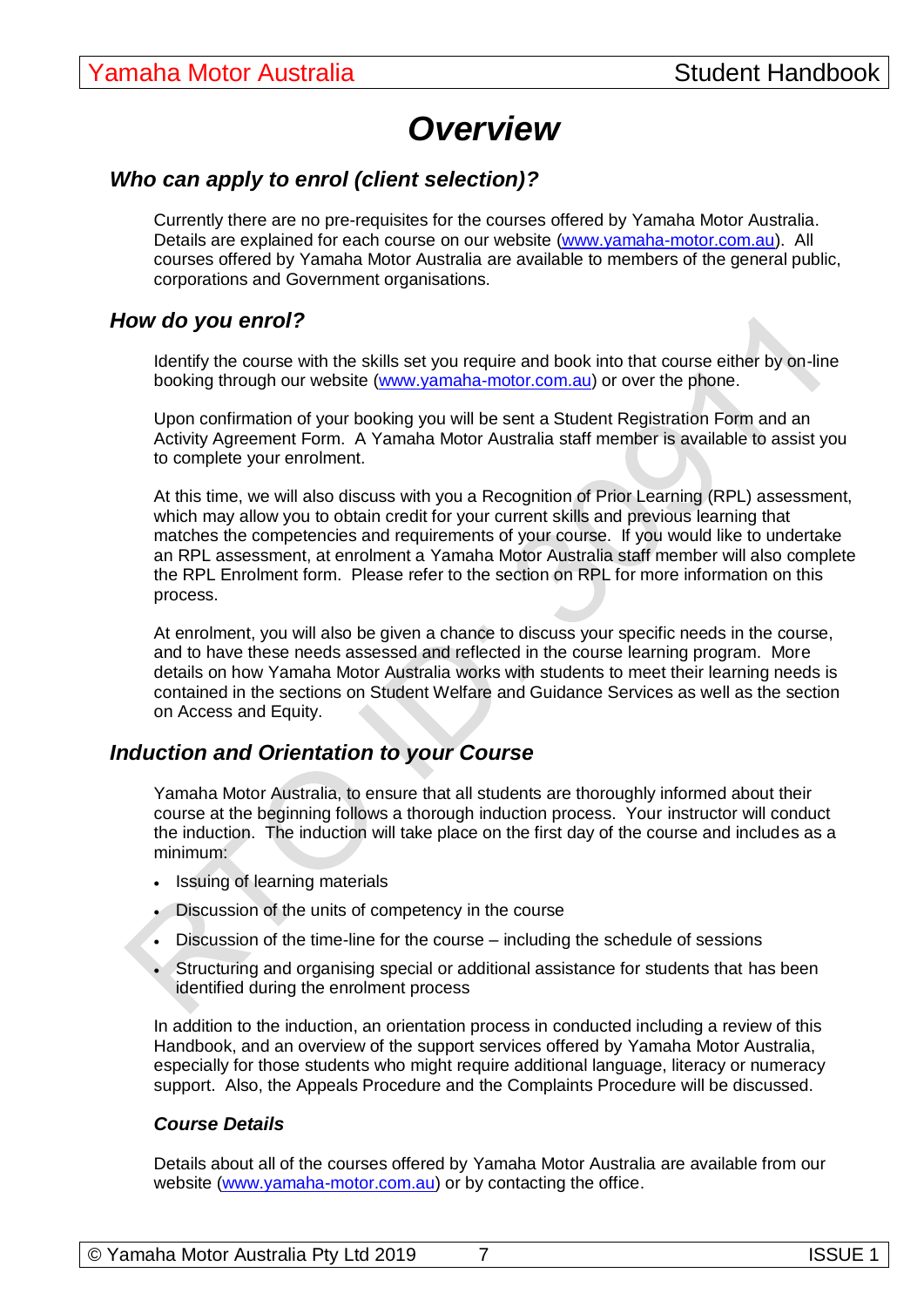# *Third Party Training Arrangements*

Yamaha Motor Australia has signed written agreements (third party training agreements) in place with a number of organisations/businesses who under the auspices of Yamaha Motor Australia can train and assess approved courses. These organisations/businesses are termed Yamaha Motor Australia Training Partners. Where feasible, a Yamaha Motor Australia Training Partner will state on their website that they have a training arrangement in place with Yamaha Motor Australia.

Yamaha Motor Australia will make sure that all Yamaha Motor Australia Training Partners follow the same guidelines as noted in this Student Handbook. All places that Yamaha Motor Australia is noted, it will refer to and apply to both Yamaha Motor Australia and to the Yamaha Motor Australia Training Partner.

At all times, as an RTO, Yamaha Motor Australia will be responsible for the quality of the training and assessment in accordance to the 2015 RTO standards and for the issuance of AQF Statement of Attainments for the qualifications on its scope of registration for successfully completed courses.

#### *Fees and Charges*

Company invoices are produced upon enrolment into the course. Payment terms are net 30 days. The invoice is also a receipt after payment is made. Payment can be made by EFT, credit card (Visa, MasterCard and American Express), cheque or cash/money order. We do not accept Diners Club. We can provide our account details for direct deposits into our bank account. All our Nationally Recognised courses are GST exempt

Fees and charges for each course are detailed in the description of each course listed on our website. [\(www.yamaha-motor.com.au\)](http://www.yamaha-motor.com.au/)

On receipt of course fees, Yamaha Motor Australia undertakes to provide instruction in the competencies for your chosen course.

### *Consumer Protection Legislation*

We advise that Yamaha Motor Australia abides by the Consumer Protection legislation and will at all times respect each Student's consumer rights. Refer to:

- [Australian Consumer Law and Fair Trading Act 2012](http://www.legislation.vic.gov.au/Domino/Web_Notes/LDMS/PubStatbook.nsf/f932b66241ecf1b7ca256e92000e23be/a7a06c0b33b7f723ca2579f80018c9f2/$FILE/12-021abookmarked.pdf)
- [Australian Consumer Law and Fair Trading Regulations 2012](http://www.legislation.vic.gov.au/Domino/Web_Notes/LDMS/LTObject_Store/LTObjSt7.nsf/DDE300B846EED9C7CA257616000A3571/3DC7B153E5AE1B71CA257B0A0078AB11/$FILE/12-62sr003bookmarked.pdf)
- NSW [Fair Trading Act 1987 No 68](http://www.legislation.nsw.gov.au/maintop/view/inforce/act+68+1987+cd+0+N)
- NSW [Fair Trading Regulation 2012](http://www.legislation.nsw.gov.au/maintop/view/inforce/subordleg+427+2012+cd+0+N)
- NSW Fair Trading: [Education and Training](http://www.fairtrading.nsw.gov.au/ftw/Consumers/Buying_services/Education_and_training.page)

**Cooling-Off Period:** A '10 business day cooling-off period' under the Australian Consumer Law does not apply where a Student of their own initiative approaches an RTO while being fully aware of the RTO's 'Terms & Conditions' books into a course.

If a Student was directly approached (face to face or via phone) by a training provider or a marketer, signed up on the spot and required to pay for the course upfront, then the '10 business day cooling-off period' would apply. Note that Yamaha Motor Australia does not participate in this form of marketing or recruitment.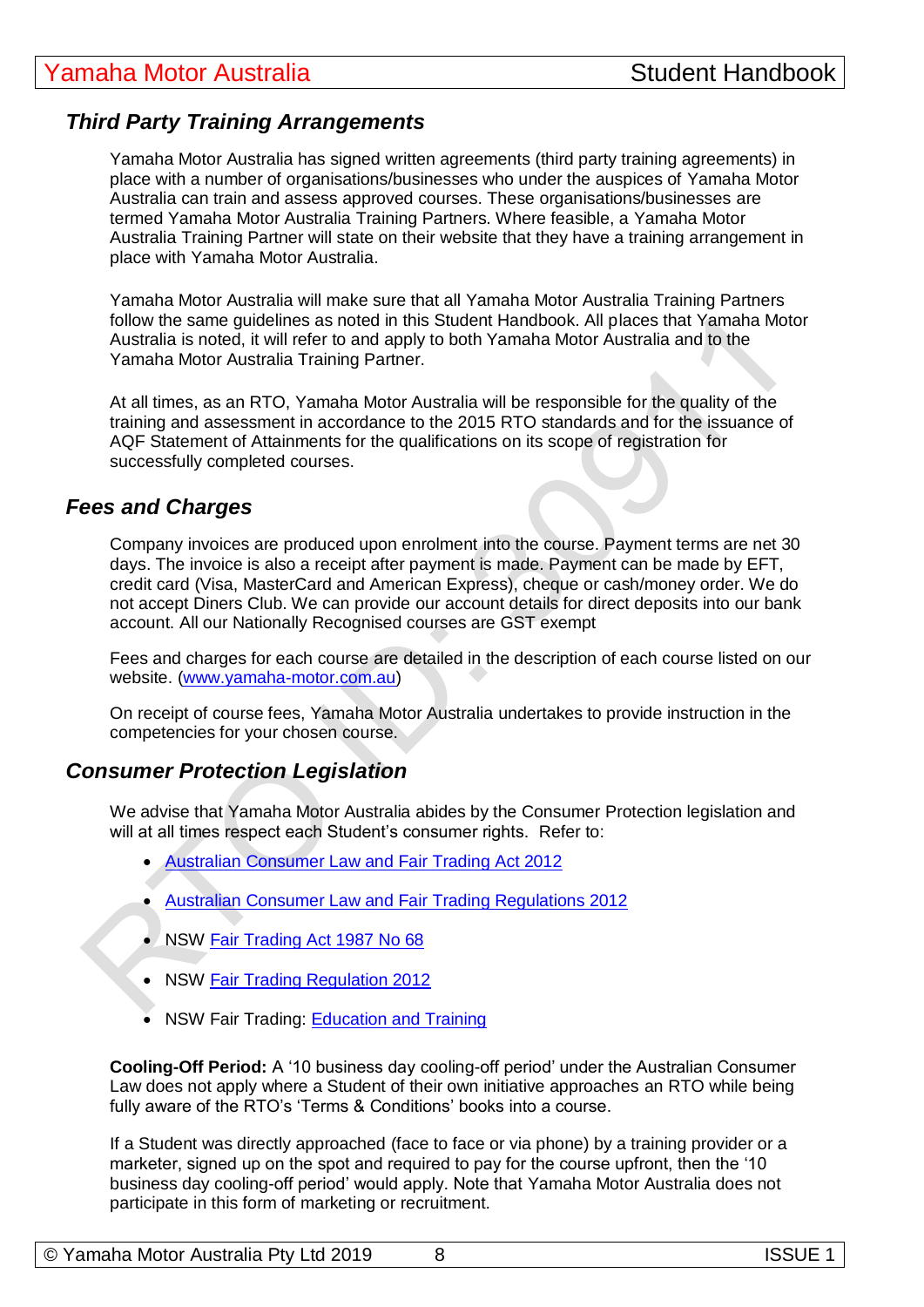# *Exemptions and Fee Reductions*

It is possible for you to obtain an exemption from part or the entire course through the Recognition of Prior Learning (RPL) process. This process also includes recognising your formal learning from other Registered Training Organisations.

If you have your current competencies recognised through RPL, you may be eligible for a reduction in your course fees.

The Yamaha Motor Australia RPL process allows for up to 100% of the course to be achieved in an RPL process, or through recognition of formal studies from another accredited institution. Therefore, the maximum fee reduction available after gaining an exemption through RPL/recognition is 100% of the course fee however a fee applies for the conduct of the RPL/recognition process. This RPL/recognition process fee will be determined on an individual basis and will also be determined by the amount of time and effort required to conduct the RPL/recognition process.

# *Refund Policy*

Yamaha Motor Australia holds all student fees in a separate account until the course commences, so that your funds are safeguarded. This allows us to offer a guaranteed refund policy.

If you would like a refund, for whatever reason, Yamaha Motor Australia offers a refund based on the amount of the course you have completed. The units of competency completed are used to determine the amount of the course you have finished. The refund is only available if you have paid your course fees in full, and you have no outstanding amounts owing.

Applications for refunds should be made in writing and addressed to the RTO Manager at the Yamaha Motor Australia office. Please include your name, contact details, and the name of your course. We will then determine the level of refund that you are entitled to and issue that to you within 14 working days of receiving your request.

Should Yamaha Motor Australia cancel a course, all course fees paid will be refunded to you; or you can arrange to have them transferred to another course.

- Cancellation Fees
	- o Cancellations between:
		- More than 5 business days  $=$  deposit forfeited
		- Less than 5 business days = 100% of course cost

• A refund will be provided:

- o For an overpaid fee
- o For any fees paid in advance for training cancelled will be refunded 100% (unless you have arranged to be transferred into another course)
- o If Yamaha Motor Australia fails to provide in full the agreed training services or a course is terminated midstream. However, a percentage of the original fees and charges may apply depending on the percentage of completed training activities
- $\circ$  A partial refund of fees may be applicable when RPL or Credit Transfer (CT) has been granted after the student has paid their course fees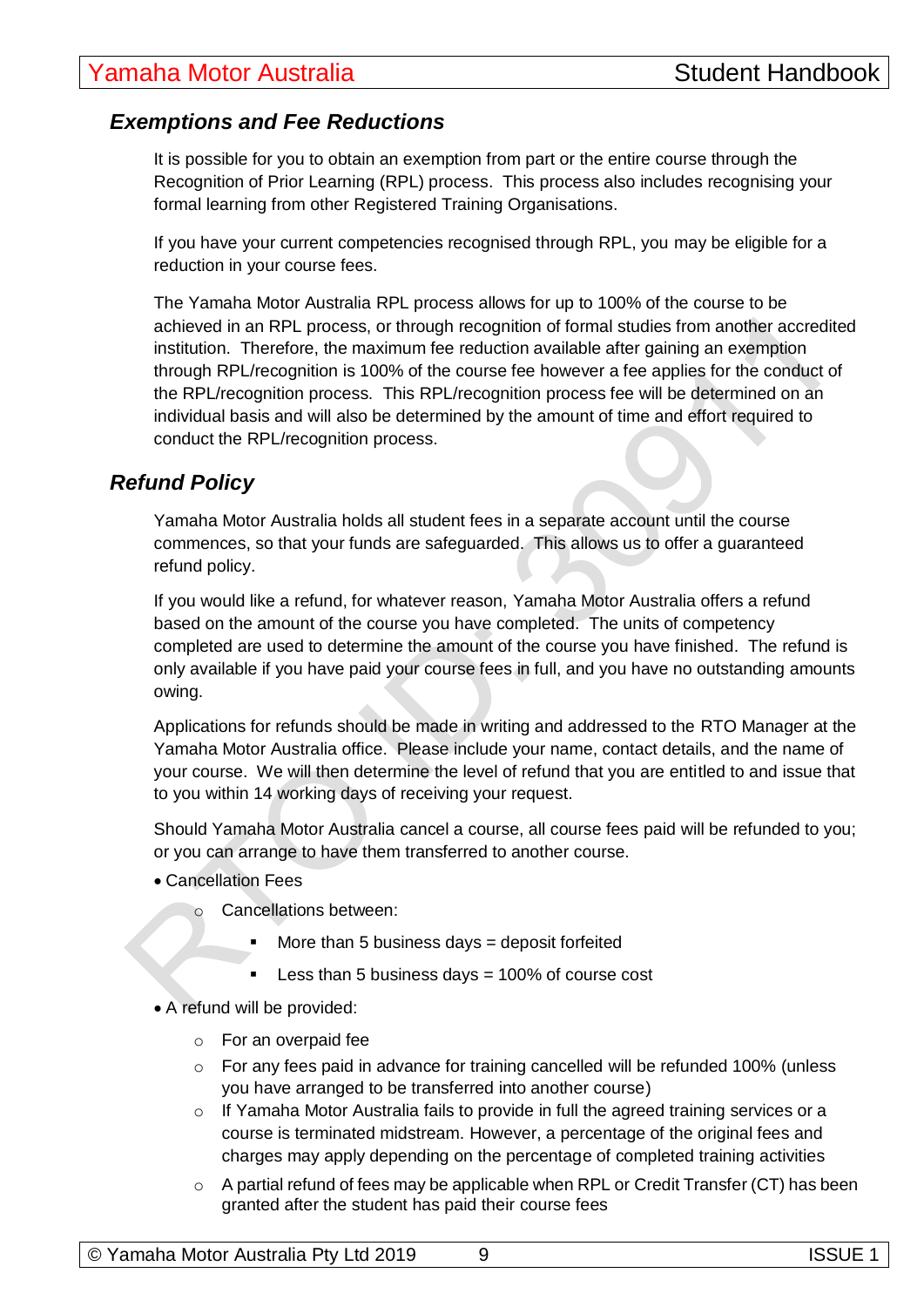- A refund will not be provided if:
	- o The student does not show up for the course
	- $\circ$  If a student cancels or withdraws their enrolment midstream of a course
	- $\circ$  If a student fails to complete the course
	- $\circ$  The student has been expulsed from a course by breaching the required code of conduct as described in the Student Handbook
	- o The student had failed to pay the course fees

# *Language, Literacy and Numeracy Assessment (LLN)*

Language, literacy and numeracy (LLN) skills are important to your success in your course and in your career. Your Instructor will be able to assist you to a great extent, as in each course every student has the opportunity to further develop their skills in these important areas, and apply them to their own work.

Before commencing your chosen course please make the Yamaha Motor Australia Office aware of any special language, literacy and numeracy needs you may have. Your Instructor might discuss the support available, and the options for flexible workplace assessment that can assist in meeting your needs.

During the course of your studies, your Yamaha Motor Australia Instructor will continue to monitor and assess your language, literacy and numeracy skills in the assessment activities, and they may offer further support in these areas to you during your course. Overall, the emphasis for the staff is to assist you to complete the course of your choice.

# *Flexible Learning and Assessment*

Flexible learning and assessment procedures are an important part of offering our students support in their learning process. We are able to customise our learning process and assessments to meet the needs of our students. The important aspect is to ensure that the assessments meet the requirements of the units of competency. Your Instructor will be able to advise you on how the assessments and learning can be customised for the specific unit or units you are considering.

Yamaha Motor Australia offers flexible learning and assessment in all of their accredited courses. This is flexibility in:

- The scheduling of the learning sessions
- Providing self-paced learning experiences
- Allowing for a variety of assessment methods and tools
- Providing flexible assessment to meet specific physical needs

The flexibility in the learning and assessment is designed to ensure that the course provides you with the greatest benefit and meets your needs as much as possible.

# *Student Welfare and Guidance Services*

Yamaha Motor Australia considers general support of our students as an important part of the service delivery for our students. We take a holistic approach, and will offer all assistance possible within our budget constraints. Specific student welfare and guidance services we offer include counselling and assistance with:

- Training options
- Issues that might interrupt your training or affect your ability to continue or complete your training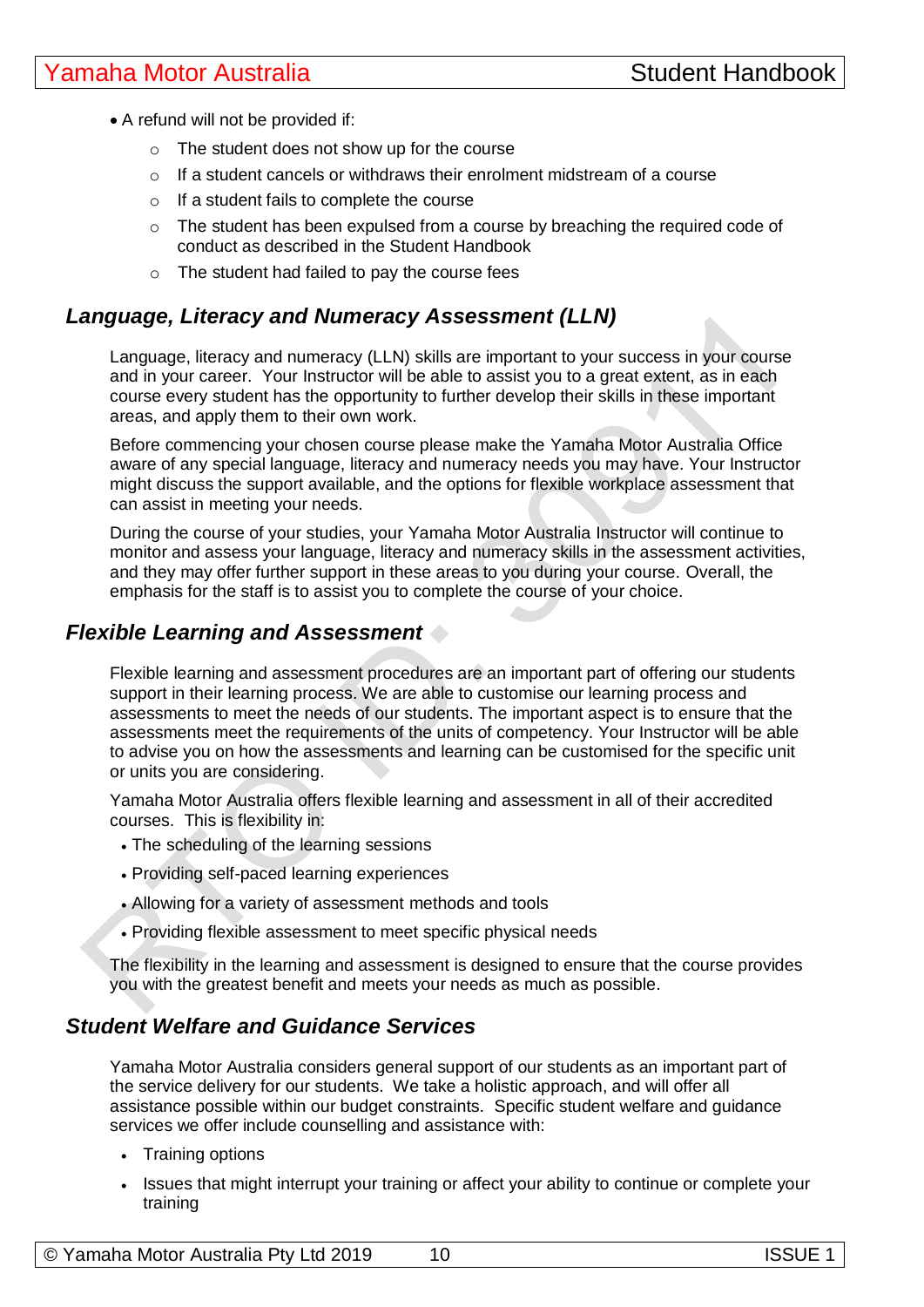The Training and Operations Managers are responsible for coordinating these student welfare and guidance services; contact the office to discuss your specific needs and we will be happy to assist you. Further assistance by professional support agencies can be accessed via our "Student Support Services Directory" which is available on our website: [www.yamaha](http://www.yamaha-motor.com.au/)[motor.com.au.](http://www.yamaha-motor.com.au/) Note that some agencies may charge a fee for their services.

# *General Conditions*

If changes to agreed services occur after a student has enrolled, Yamaha Motor Australia will advise all affected students as soon as practicable. This includes any third-party arrangements (new, changes or cessation) or change in ownership of Yamaha Motor Australia.

As training sessions may operate in remote areas, Yamaha Motor Australia, reserves the right to alter, and/or cancel any section and/or parts of the itinerary which may result from road, weather or any other conditions of an operational nature. Whilst every endeavour will be made to keep the arrival & departure times given in the itinerary, no guarantee will be made that these will be kept. Yamaha Motor Australia will not be liable for any costs incurred through failure to connect with any other service. Any personal expenses incurred by the participant as a result of any delay, alteration or curtailment of any session whether caused by weather conditions, mechanical defects or any other causes are the responsibility of the participant.

Yamaha Motor Australia shall not in any circumstance, be held liable or accept responsibility for any loss, acts, omissions, defaults, accident, misperception, delay, failure or expense on the part of the transport companies, hotel/motel contractors and the like who may provide you with services and facilities at the request of the Yamaha Motor Australia. In the result of break down or other unforeseen circumstances, Yamaha Motor Australia has the right to substitute vehicle or alternative transportation and/or accommodation other than those advertised at any time

Information provided will be correct to the best of the operator's knowledge, and the operator is not liable for inaccuracies herein, or weather conditions that may influence the limits of your session and the enjoyment of your session.

#### *Insurance*

Yamaha Motor Australia and/or its agents are not responsible or liable for loss or damage or theft of luggage or personal belongings whatsoever or for personal injury, accidents, hospitalisation, illness or medical expenses. We strongly recommend all intending participants consult their insurance agent or employer and take out adequate insurance to cover any event and give full protection.

# *Liability*

Yamaha Motor Australia and/or its employees accepts no responsibilities, nor is liable for any act of omission whatsoever (whether inside or outside their control or by neglect or otherwise) for any booking, contract, travel, accommodation or sessions which may result in any loss, damage, accident, detention, diversion or theft in regard to luggage or personal belongings, and will be exempt from liability in respect of direct or indirect or consequential loss or damage, death, injury, sickness, irregularity, delay liability and additional expenses, or inconvenience or any other event beyond its control including accident or failure to machinery or equipment, accommodations, transportation or other services, or any acts of God, dangers incident to the sea, fire, acts of government or other authorities, delays, strikes or cancellation of changes in itinerary or schedules whatsoever, howsoever by whosoever caused.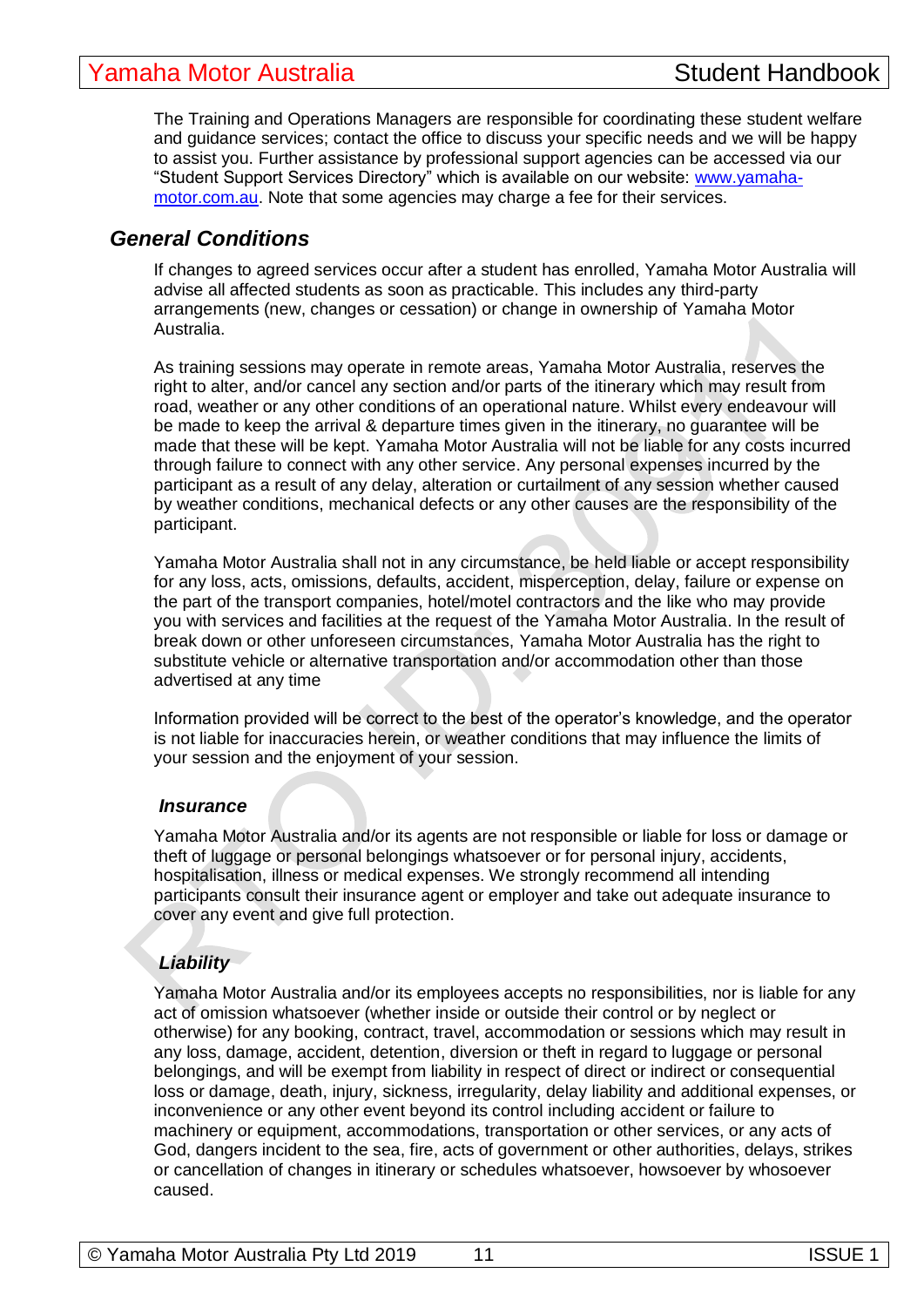# *Assessment Appeals*

It may occur that a student disagrees with an assessment decision, and wishes to appeal the decision. This may occur in an assessment under the Recognition of Prior Learning (RPL) procedure, or in the process of a regular course assessment.

As all courses are competency based, all students are entitled to continue to study and to be assessed again until they and the Instructor are satisfied that the standards of the competency have been met and properly documented. However, if this is not satisfactory, the student may at their discretion decide to appeal an assessment decision. In order to consider all appeals fairly, we ask that any students who appeal a decision to follow the procedure outlined here. The procedure is described in this section is also mapped in a flowchart format.

If a student wishes to appeal an assessment decision, they must lodge their appeal within 14 days of the assessment, or 14 days from receiving notice of the results of their assessment – whichever is later. To be documented and include as much detail as is relevant on an Assessment Appeals Form (F019) (form is available on our website - [www.yamaha](http://www.yamaha-motor.com.au/)[motor.com.au\)](http://www.yamaha-motor.com.au/).

All appeals should be lodged directly with the RTO Manager. The student must lodge a written appeal, containing the following details:

- Unit or units of competency
- Assessment time and place
- Reason why they are appealing
- Further information or evidence to support their appeal

The appeal then follows the procedure outlined below, and mapped on the following flowchart. The student may choose to follow the internal appeals process, or follow the external appeals process. The student may also choose to follow any other process under NSW and / or Commonwealth law. For external appeals and any legalistic appeal, the costs are to be borne by whichever party loses the appeal.

# *Appeals Conducted Internally*

The RTO Manager will determine the nature of the appeal. If the appeal is only about the process of the assessment, the appeal may be referred to another Instructor who has as a minimum the Certificate IV in Assessment and Workplace Training. The student has an opportunity to present their appeal, and be interviewed by the Instructor (the student may decline to make a presentation, and the review will be based on the material submitted). The Industry Instructor will review the appeal and the portfolio from the student, and make a judgement about the appeal.

If the RTO Manager determines the appeal is about the content and process, the appeal will be referred to another instructor who operates in the same industry. If there is no Instructor available within Yamaha Motor Australia, then the RTO Manager will call on an outside assessor drawn from another registered training organisation or one of the Sydney Workplace Assessor Networks. The student has an opportunity to present their appeal, and be interviewed by the Instructor (the student may decline to make a presentation, and the review will be based on the material submitted). The Industry Training Specialist will review the appeal and the portfolio from the student, and make a judgment about the appeal.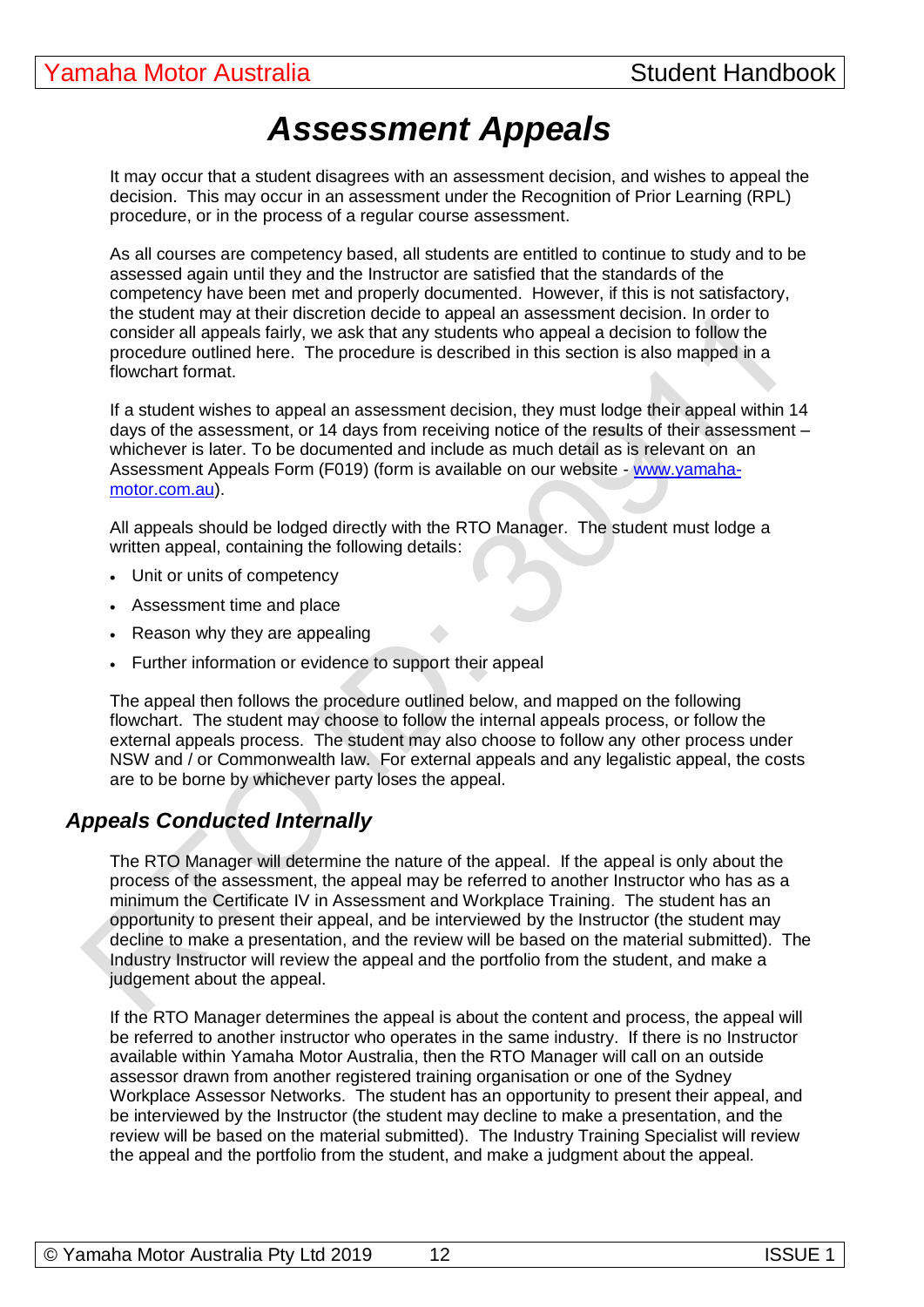At their discretion, the Instructor reviewing the appeal may call for additional evidence, or ask to re-assess the student.

The process outlined above is to be completed within 14 days of receiving the appeal from the student. If a longer period of time is required, the student will be informed in writing, and notified of the new date for the completion of the appeal.

The results are then reported in a written format to the student, with details of the outcome, including reasons for the decision. If the student is satisfied with the outcome, this concludes the appeal process. If the student is not satisfied or wishes to carry the appeal further, they may then access the external process as outlined below.

# *Appeals Conducted Externally*

Yamaha Motor Australia will provide the student with a list of Registered Training Organisations from the National Register who have scope for the relevant course and the same delivery and assessment mode in NSW. The student may also suggest an RTO. An RTO will be selected which is agreeable to both parties and contacted and asked to review the appeal. If they agree, a nominated person from this RTO will then conduct the appeal.

All information about the appeal will be submitted to the RTO, with a copy of this appeal process. The student and Yamaha Motor Australia have an opportunity to present their appeal, and be interviewed by the RTO (the student and/or Yamaha Motor Australia may decline to make a presentation, and the review will be based on the material submitted). The RTO will then have absolute discretion in handling the appeal, and may call on either party for additional evidence or may at their discretion re-assess the student.

The external RTO will be asked to keep to the 14 day time frame for the completion of the appeal process. If this is not possible, the external RTO will provide notice in writing to both parties and nominate another completion date.

The outcome of the appeal shall be communicated in writing from the external RTO to Yamaha Motor Australia and the student with details of the outcome, including reasons for the decision, and their decision shall be binding on both parties and no further appeal or review shall be entered into.

### *Other Legal Avenues*

In addition to the external RTO review outlined above, the student may decide to follow any other legal appeal or challenge that might be conducted under NSW or Commonwealth Law. If the student chooses a legalistic appeal, the student automatically waves the Internal and External Appeals process outlined above, and the results of the legal appeal and the orders made therein shall be binding on both parties.

### *Appeals Costs*

Where the student chooses to pursue an external or legal avenue for the appeal, the loser of the appeal shall pay any costs related to the appeal incurred by both parties. Where the appeal follows the internal process, each party shall bear the costs associated with the appeal.

#### *Information Retained*

Information on the appeal and the results shall be held and used in the review of assessment procedures for the course in question.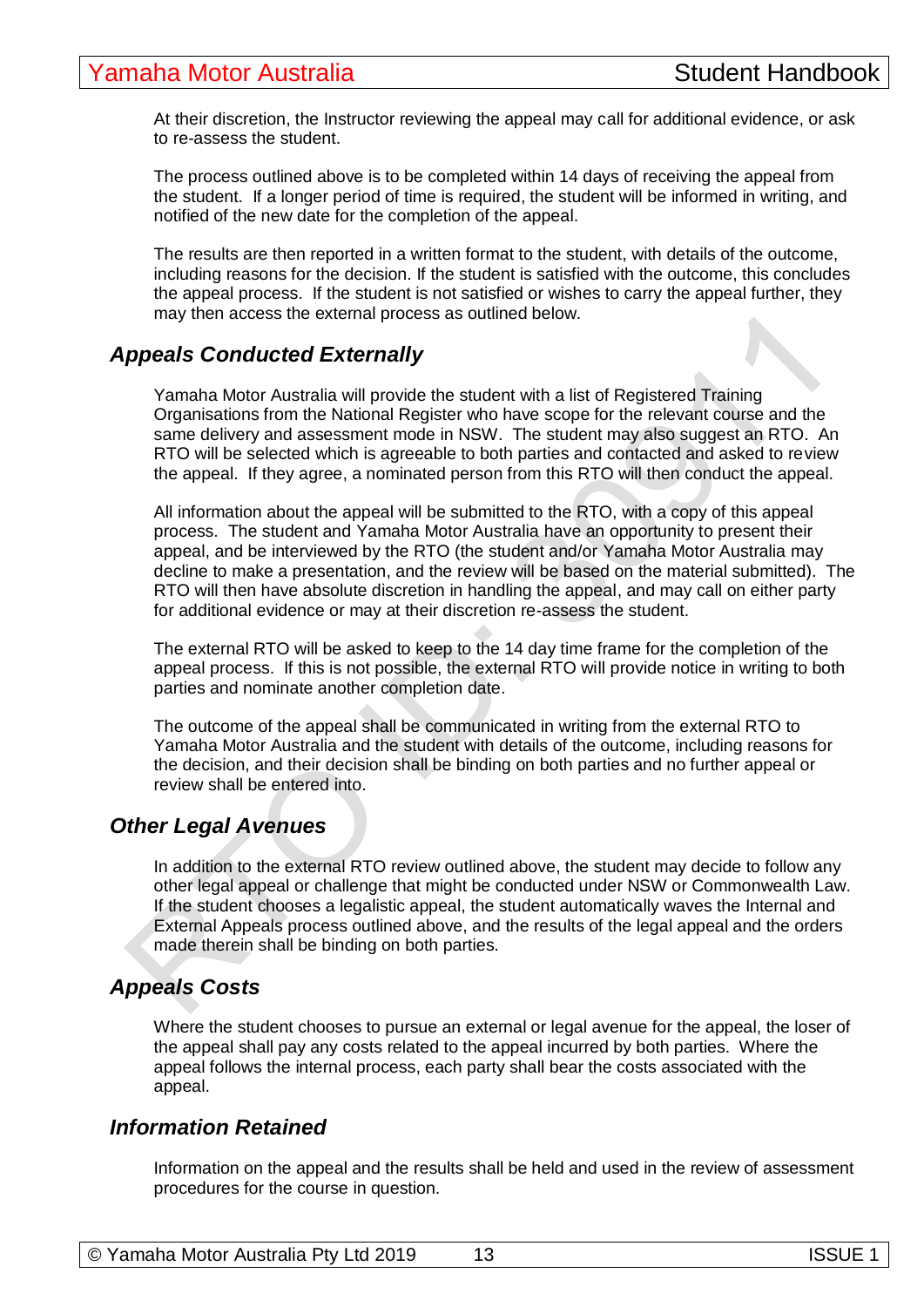# *Flowchart of Assessment Appeals Procedure*

When a student lodges an appeal, the student is informed of the following procedure. The student may choose to have the appeal heard under either the internal or external process.

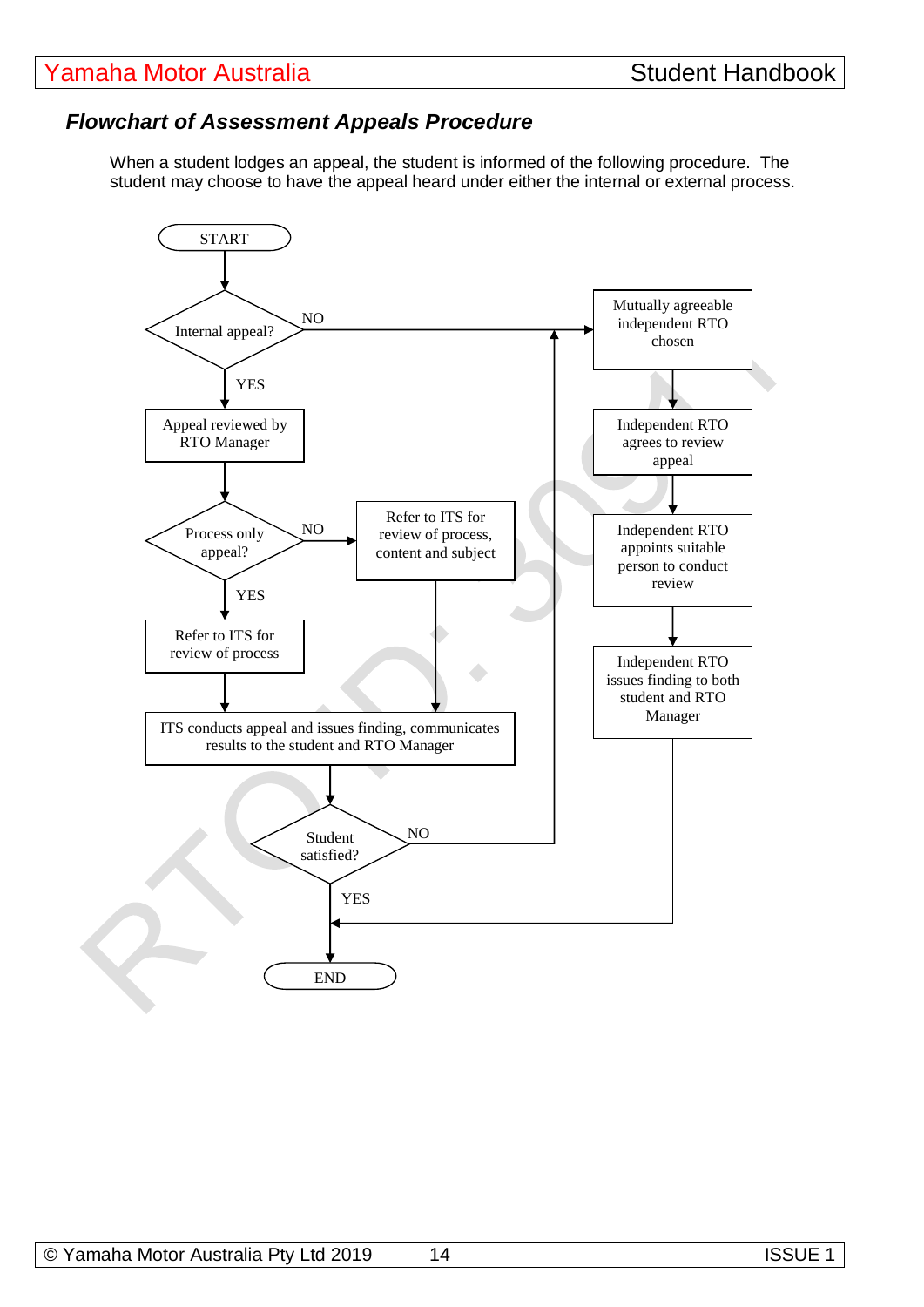# *Complaints and Appeals*

Yamaha Motor Australia considers all complaints and appeals as an opportunity to improve the service that we offer to all students and clients. In this procedure, we consider complaints and appeals to be similar in nature, and have used the term complaint throughout the procedure to describe any issue a student might have with our service delivery or lack thereof.

Student complaints may be raised with an Instructor, or with any other staff member. In each instance, the staff member who first hears the complaint has responsibility to see that the issue is addressed and followed through. This may include ensuring that the complaint is passed onto the appropriate person and resolved.

Where possible, the staff member should personally address the issue and conclude a course of action that is satisfactory to the student. For the purpose of the Yamaha Motor Australia quality system, these complaints are considered to be part and parcel of the ongoing adjustment of our service to meet the needs of our clients. Hence, these complaints are referred to as minor, and no documentation is required and no further escalation in the process is required.

All other complaints are required to be documented and resolved in the following procedure.

The complaint will be clearly documented in writing, either by the student or the staff member receiving the complaint and will be documented on a Complaints Form [\(OF025\)](file://///Getabout/getabout/Getabout%20Training%20Services/Administration%20Files/operational%20forms/OF025_Complaint%20Form_%2002.11.15%20Vs2.0.docx). (Form is available on our website - [www.yamaha-motor.com.au\)](http://www.yamaha-motor.com.au/). This will include as much detail as is relevant. If the staff member records the complaint, the student will be required to review and acknowledge the written report as an accurate report of their complaint. At this time, the complaint procedure (as outlined herein) will be discussed with the student, and their options and choices clearly communicated. At this time, the student can choose to have their complaint heard through the internal process, or the external process.

# *The Internal Complaint Process*

The complaint will be referred to the RTO Manager for review and resolution and will be acknowledged in writing within 7 working days. Further communication with the student or other information gathering will be undertaken as required. Regardless of the nature of the complaint, the student will have the opportunity to present their complaint to the RTO Manager, who will then work to resolve the complaint based on the following framework.

#### *A system issue*

If the complaint is in relation to a system or process, the RTO Manager will first determine if the system is at fault or needs remedy. If the complaint involves a legislative or other requirement that cannot be changed, the complaint may be dismissed. After considering the system and the complaint, the RTO Manager will communicate the results and outcome to the student.

#### *A person*

If the complaint involves a person, the RTO Manager will investigate and gather further information as required. The RTO Manager will ensure the principles of natural justice and procedural fairness is adopted at every stage of the complaint and if required the appeal process. In the interests of transparency, the matter will be discussed with all parties involved.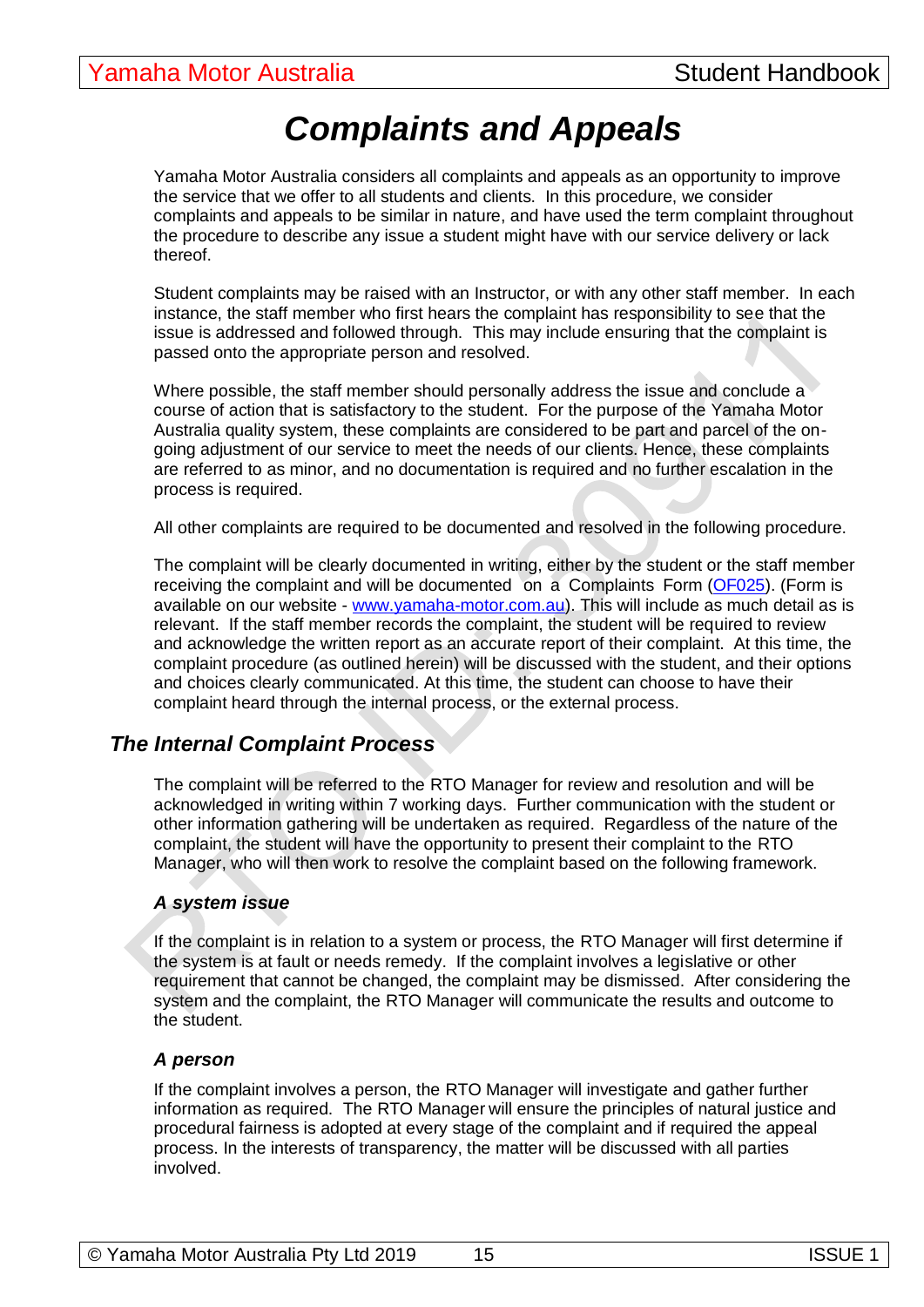They may also invoke other procedures; such as suspending the staff under the staff disciplinary procedure while the complaint is being investigated. The RTO Manager will then consider a remedy most appropriate to the nature of the complaint. This may involve mediation by either Yamaha Motor Australia or outside parties, alternative staffing arrangements, or any other remedy that might be appropriate.

#### *Resolved*

Following the outline above, the RTO Manager will work to resolve the complaint with the student to their satisfaction within the budget and legislative constraints under which we operate. The student will be informed in writing of the resolution of the complaint, including details of the decision and/or actions to be taken, and nominating a time-frame for the implementation of system improvement, delivery or re-delivery of a service, or other specific remedy that has been concluded.

If the student is satisfied with this resolution, this ends the complaint process.

If the student is not satisfied, they may choose to escalate the complaint and have it considered under the external process.

#### *Time frame*

RTO Manager will complete the process described above within 14 days of receiving the complaint from the student. Where more than 60 days are required to process and finalise the complaint, the RTO Manager will inform the complainant in writing why more than 60 days are required and will provide regular progress updates in writing.

### *The External Complaint Process*

The student may choose to have their complaint resolved through the external process either at the beginning, or at any time throughout the complaint resolution process.

The preferred method of external resolution is to have the matter heard by the Consumer, Trader and Tenancy Tribunal. More information on the Tribunal can be accessed on their web site, which is www.cttt.nsw.gov.au

The student may also choose to follow any other process under NSW or Commonwealth law that they may wish to pursue.

#### *Costs*

Where the student chooses to resolve their complaint through the external process, any costs related to the complaint incurred by both parties shall be paid by the loser, or shall follow any other determination or orders related to costs that might be made by the Tribunal or any other court. Where the appeal follows the internal process, each party shall bear the costs associated with the complaint.

#### *Information retained*

The original complaint, the response, and all follow-up and notes related to the specific complaint are to be recorded on the Complaints and Appeals Register and filed in the Complaints and Appeals File. This is kept confidential, and is regularly reviewed as part of Yamaha Motor Australia's regular quality improvement practices. In addition to the regular review of complaints, annually the procedure for handling complaints is also reviewed to ensure that appropriate procedures are in place to handle any and all issues that may arise.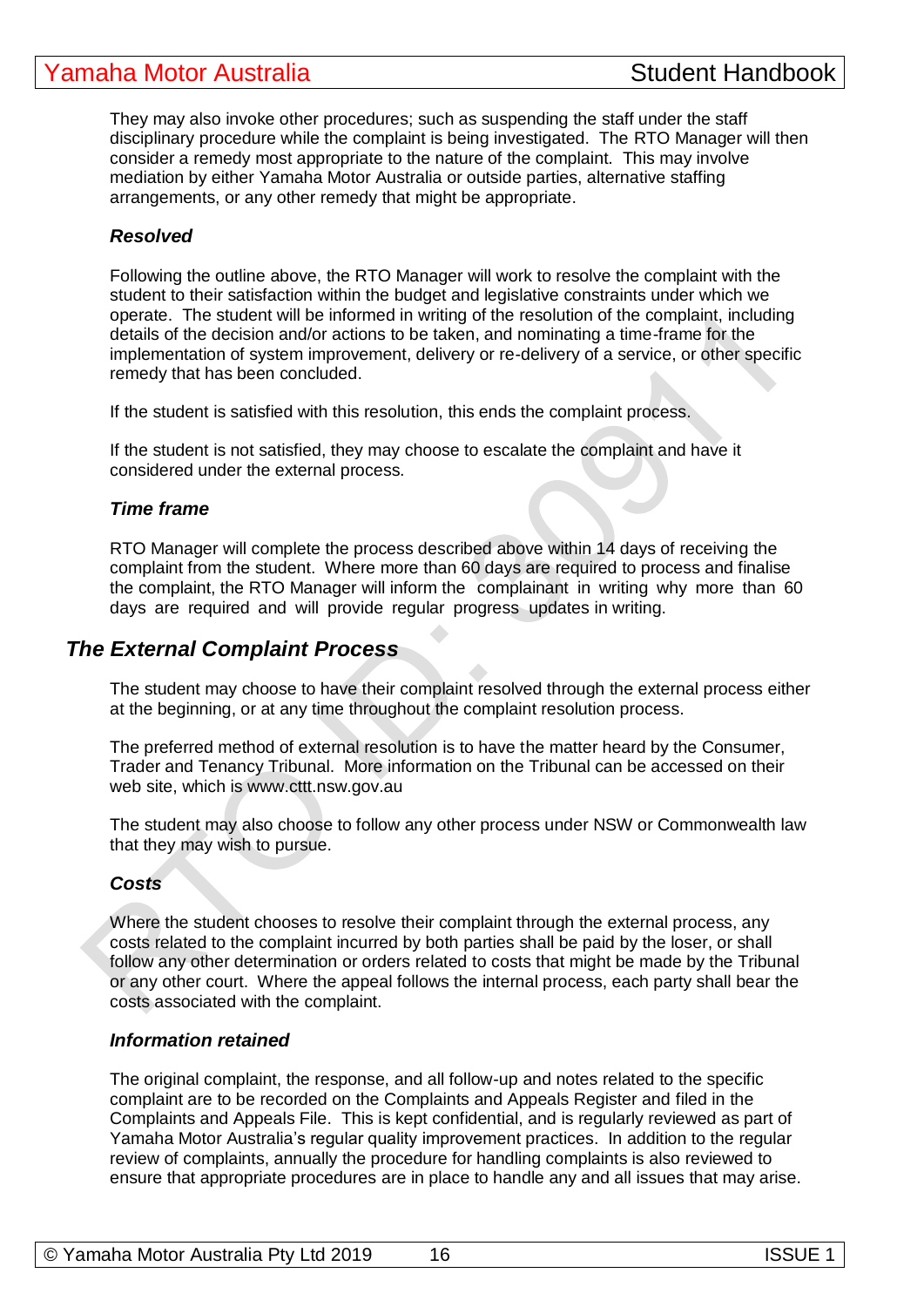# *Flowchart of the complaint resolution procedure*

When a student lodges a complaint, the student is informed of the following procedure. The student may choose to have the complaint handled under either the internal or external process.

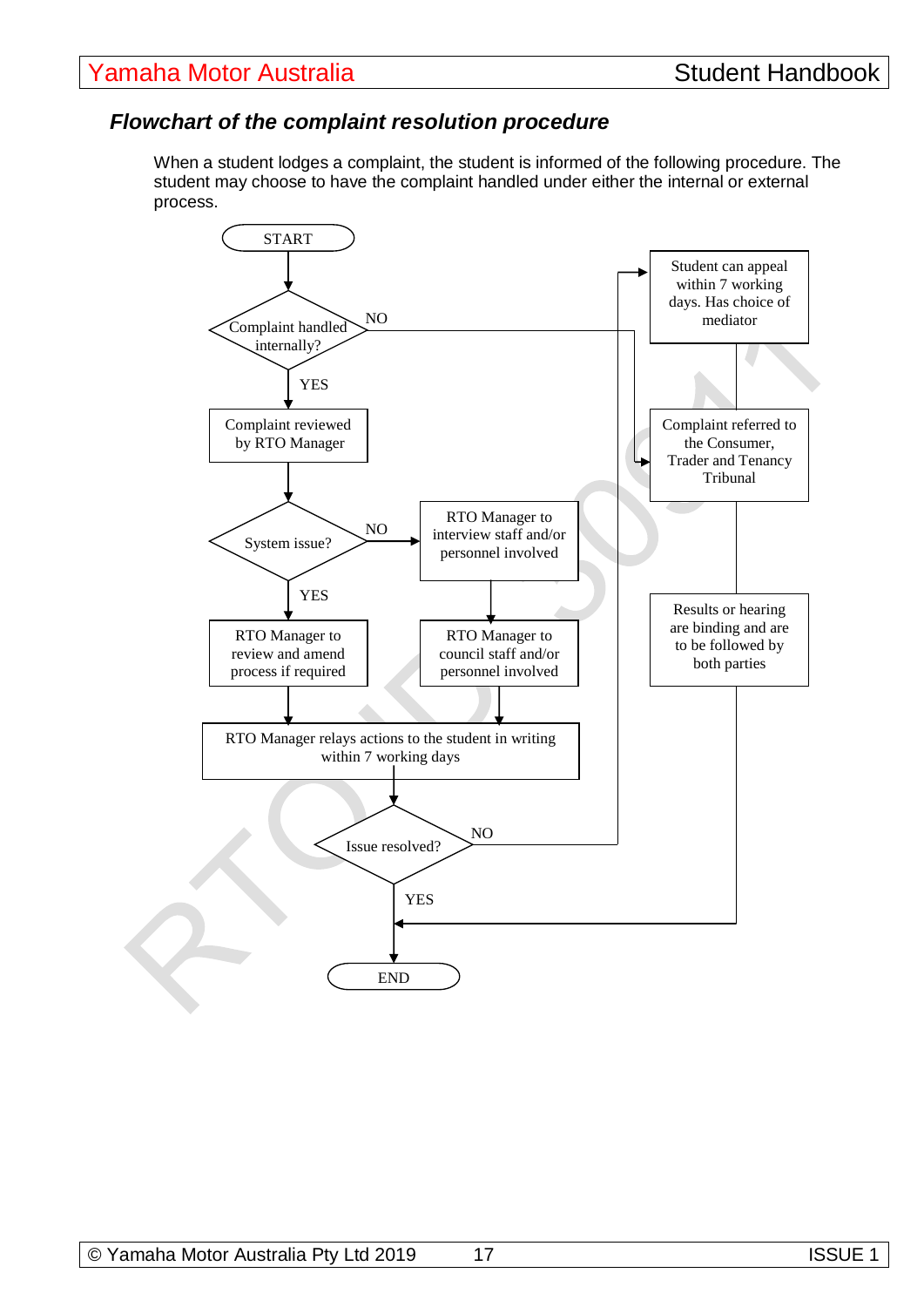# *Disciplinary Procedures*

All students are asked to operate within the general guidelines of the policies and procedures of Yamaha Motor Australia as outlined here in this handbook.

Yamaha Motor Australia expects all students to conduct themselves with honesty and integrity in all their dealings with staff and other students. This is especially important in the verification that a student's work is genuinely his or her own. This environment of mutual respect and understanding is important to foster the learning process, and it is all of our responsibility to maintain.

Failure to uphold the policies and rules as described in this Handbook is considered to be misconduct, and will result in disciplinary action. Any action taken will be commensurate with the degree of the misconduct and will follow the guidelines outlined in this section. All notices and notes of verbal discussions relating to misconduct and counselling sessions will be placed on the individual's student file.

#### *Verbal Notice*

Where appropriate, Yamaha Motor Australia may undertake to verbally caution the student in regards to their actions (or lack thereof) that constitute misconduct. This caution will:

- Be conducted in a private and formal counselling session
- Clearly identify the unacceptable behaviour and the relating policy or procedure discussed
- Give the student the opportunity to fully respond to the points raised
- Produce written notes summarising the counselling session at the time of the session, and both parties will sign-off on this as being a true and accurate record of events

Yamaha Motor Australia reserves the right to conduct such verbal notices at any time as part of the disciplinary procedure – i.e. before or after any other written notices are given.

### *First and Only Written Notice*

In response to any misconduct, Yamaha Motor Australia may at their discretion decide to caution a student with a written notice. This will:

- Clearly state the misconduct, and the relating policy or procedure
- Proscribe remedial action required, if any
- Be provided to the student as soon as possible after the misconduct takes place

The student has the right to request a private counselling session to discuss the issue(s) with Yamaha Motor Australia, following receipt of the written notice.

#### *Termination of the Student's Enrolment*

Further misconduct will result in a written notice terminating the student's enrolment with Yamaha Motor Australia, as of the date of the notice. The student will not be allowed to undertake further training or study with Yamaha Motor Australia, and the student will not be eligible for a refund of any course fees paid.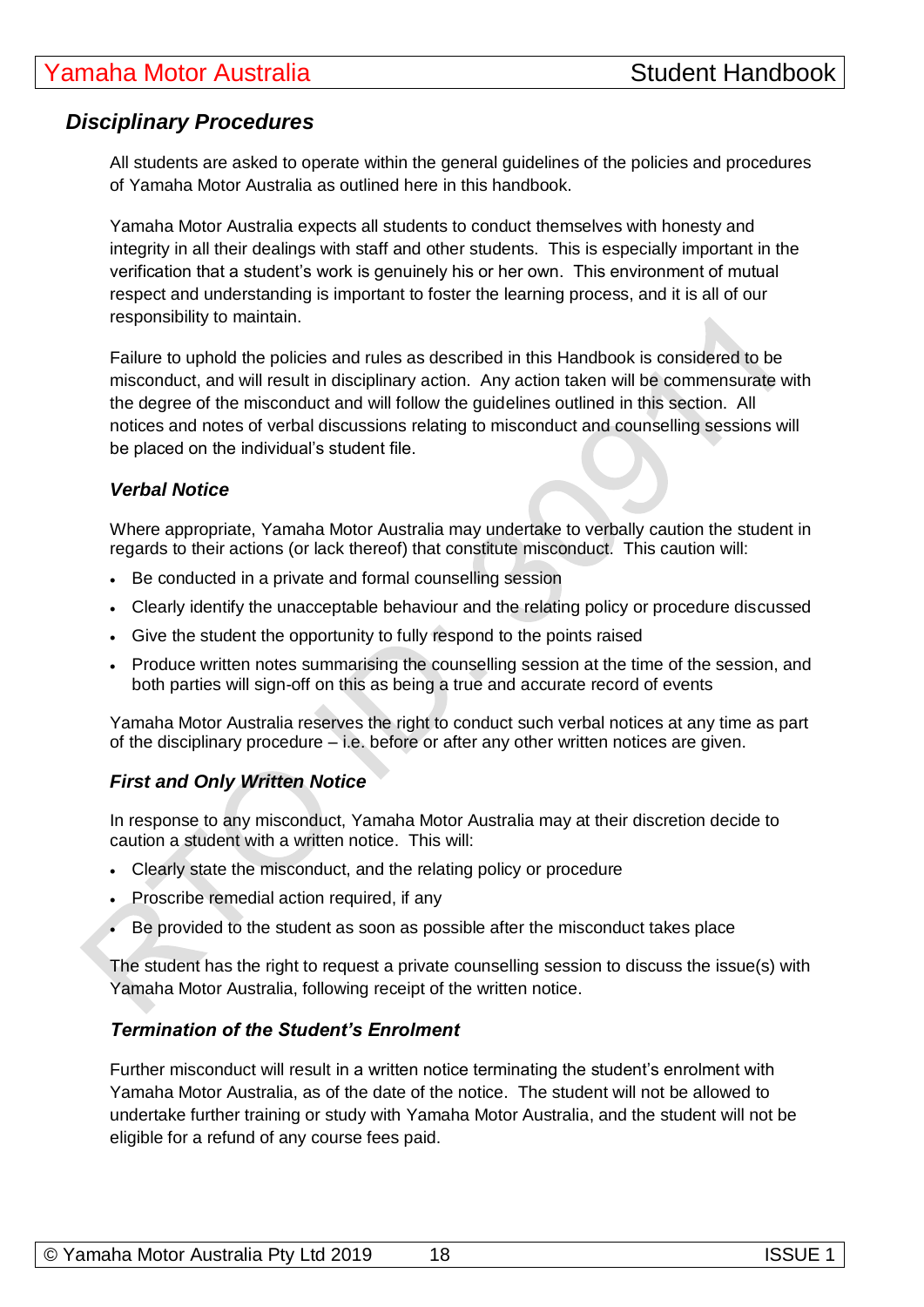#### *Instant Termination of Enrolment*

Some transgressions are so severe as to require an immediate response and Yamaha Motor Australia reserves the right to terminate a student's enrolment immediately in response to severe misconduct. Severe misconduct may include, but is not limited to:

- Assault, upon staff or other students
- Theft of company, client or student property
- Drug possession or use
- Attending class while under the influence of drugs or alcohol
- Actions which adversely affect the safety and security of Yamaha Motor Australia staff and/or students

Individuals who have their enrolment terminated immediately will receive written notice, and will not be eligible for a refund of any course fees paid.

#### *Suspension*

In some cases, the nature of misconduct may not be clear, in its scope, impact or severity. Yamaha Motor Australia reserves the right to suspend a student from studies for any length of time it deems necessary to investigate allegations of misconduct. Where suspension is required:

- The student will be given written notice of being suspended.
- Within the notice, a defined length of time will be nominated. The suspension will be resolved within this period, with the result being some level of disciplinary action, and / or, reinstatement of the student.
- If the misconduct cannot be fully investigated within the period of time nominated in the suspension, the suspension can be extended for one additional amount of time. Notice of such an extension must be given to the student in writing prior to the conclusion of the initial suspension period.
- The student shall not have access to the premises of Yamaha Motor Australia or training ground during the term of their suspension.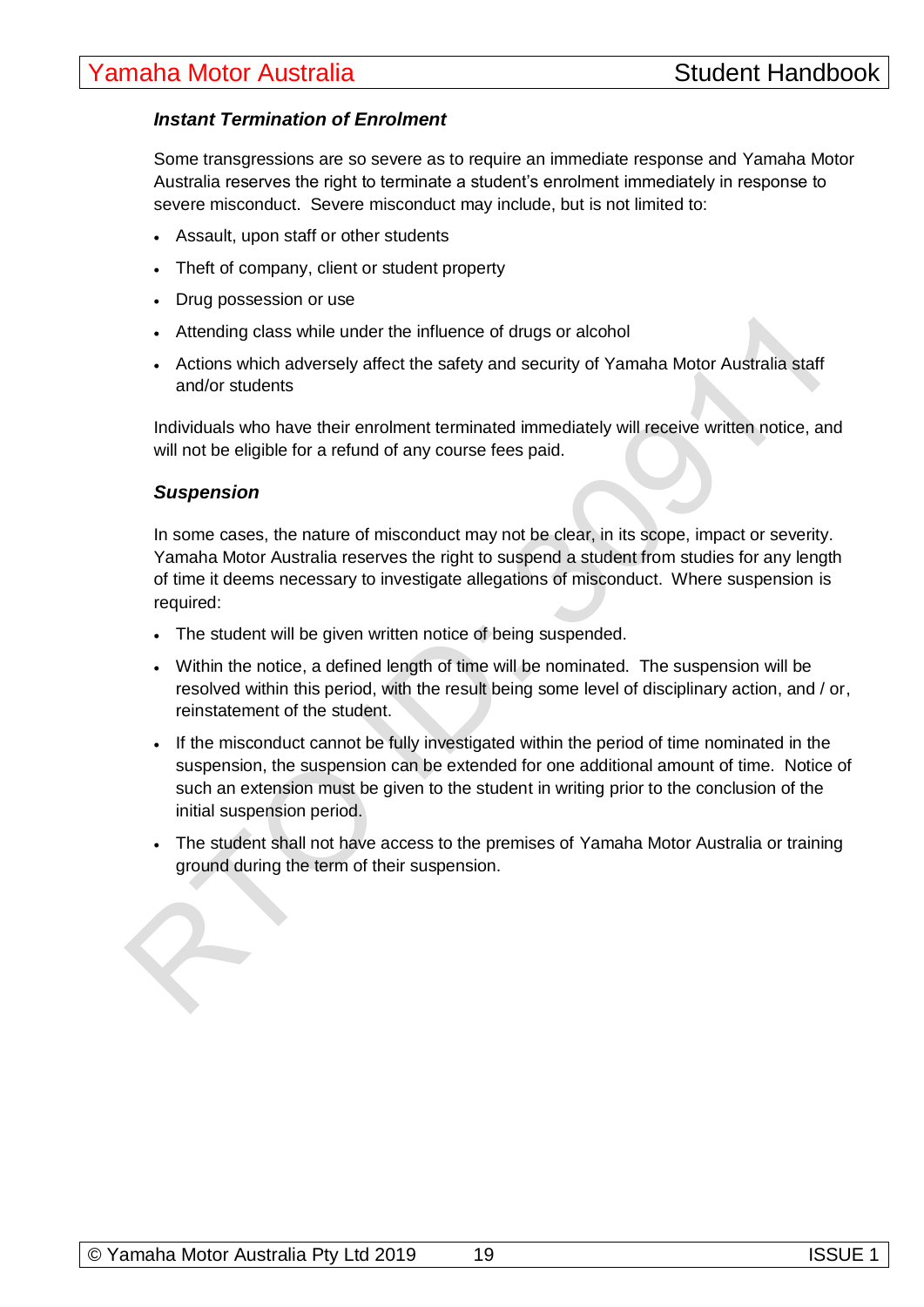# *Access and Equity*

Yamaha Motor Australia is committed to access and equity principles. In practice, this means Yamaha Motor Australia is committed to providing support to each student within our budgetary constraints, and supplementing our support by accessing other support networks in the community. We achieve our access and equity principles through (but not limited to):

- Providing our services to students from diverse backgrounds.
- Adjusting our learning materials and assessments to meet the individual needs of our students.
- Actively promoting participation from disadvantaged groups in the community.

Yamaha Motor Australia recognises that many course participants may be from non-English speaking backgrounds or have difficulty with the level of language and numeracy skills required in each course. At enrolment, students' individual needs are assessed informally. From this assessment, the Instructor can determine the extent of support that might be required, and what Yamaha Motor Australia can do to meet your needs. Any individuals that are unable to assist are referred to the Training Manager for specialised one-to-one consideration or additional support.

# *Staff responsibilities for access and equity*

Overall responsibility for Access and Equity resides with the RTO Manager.

As noted above, the staff delivering our service – the Instructor and the Training Manager are responsible for the day-to-day actions and implementation of the policy. Please contact the office if you have any questions or issues regarding our Access & Equity policy and practices.

# *Anti-Discrimination*

Yamaha Motor Australia is committed to providing a workplace, and a training environment, that is free of discrimination and harassment of all kinds, including that based on gender, race, sexual preference, cultural origin, religion or ethnic background, disability, age or transgender orientation.

We encourage diversity in our training programs, and actively facilitate our groups to ensure that all participants have an equal opportunity to learn and achieve the outcomes of their course. We actively monitor our work, and the work of our colleagues and team members to ensure that our workplace and our training environments remain discrimination free.

If you feel that you have been discriminated in your course, please contact the Training Manager or the Instructor, who will follow it up using the complaint procedure as described under the Complaints and Appeals section of this handbook.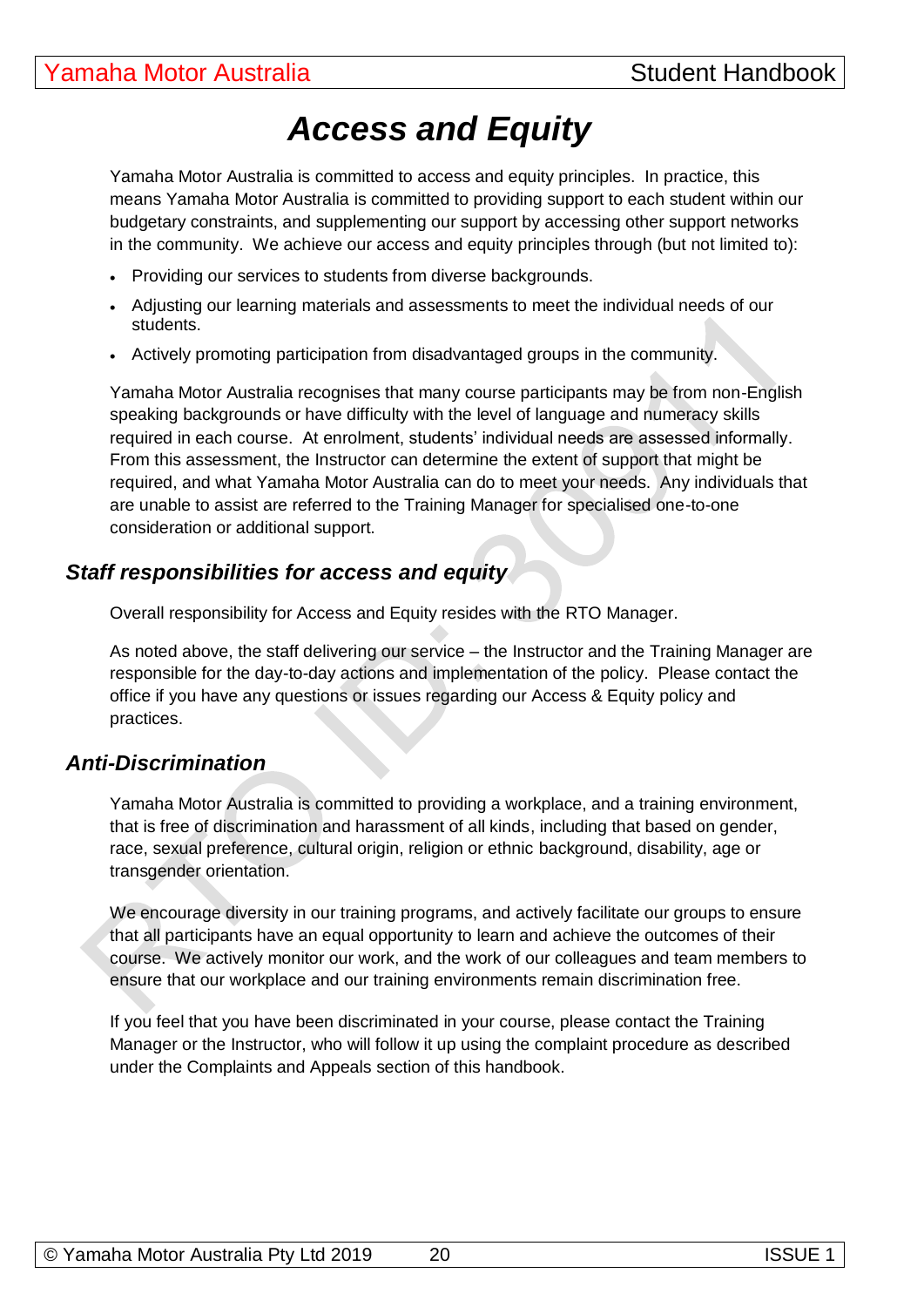# *Work Health and Safety*

Yamaha Motor Australia is committed to providing a safe and healthy environment for our students. This includes providing training venues with appropriate amenities and equipment for the learning process. Yamaha Motor Australia conducts regular audits of training premises and worksites where students are undertaking flexible workplace learning, to ensure that they meet WHS standards in regards to safety, access and appropriate space for the learning process to take place. In our planning for course delivery in the workplace of our clients, we schedule delivery and assessment of WHS units foremost to ensure a solid grounding in safety is established prior to moving on to the other skill areas.

Each Instructor is empowered to ensure that the venue at which they are conducting the course is a safe and sound venue. Yamaha Motor Australia recognises that hands-on training is often a physical activity, and undertakes to ensure that activities and assessments are facilitated in a safe manner consistent with each student's physical ability. If you have any concerns about the venue or the conduct of your course, please contact your Instructor, Training Manager, or the RTO Manager, as soon as possible.

In delivering Nationally Recognised Training, Yamaha Motor Australia may, under the reciprocal arrangements of Mutual Recognition, conduct training in other states and territories of Australia. We recognise that the Workplace Health and Safety arrangements are different in the different states and territories, and where necessary, we will adjust our learning materials and teaching materials to reflect the differences.

# *Recognition of Prior Learning*

Recognition of Prior Learning (RPL) is an assessment process whereby you may demonstrate your competence against the unit of competency, or a number of units, in your course. Your skill may have been developed through work, other formal study, or informal methods. The assessment allows you to have your skills recognised, no matter how or when they were obtained. The important aspect is that you are able to demonstrate your skills in an appropriate manner to the standard that is required.

There is a fee for RPL and the assessment service is provided as part of the course enrolment.

If you would like to be considered for RPL, a Yamaha Motor Australia staff member will complete an RPL Enrolment Form with you, or you can obtain an RPL Enrolment Form from the office.

This form will allow for a recording the general information about your RPL request.

You will then be referred to the Instructor for an assessment of your skill. Assessment involves questioning, perhaps a written exam, and for most units requires a practical assessment observing your skills.

If you are successful in your RPL assessment, you will receive credit for the unit and are not required to attend training. If you are unsuccessful in the RPL assessment, the Instructor may advise individual study and a second assessment, or further study in the course and assessment as per the regular training plan.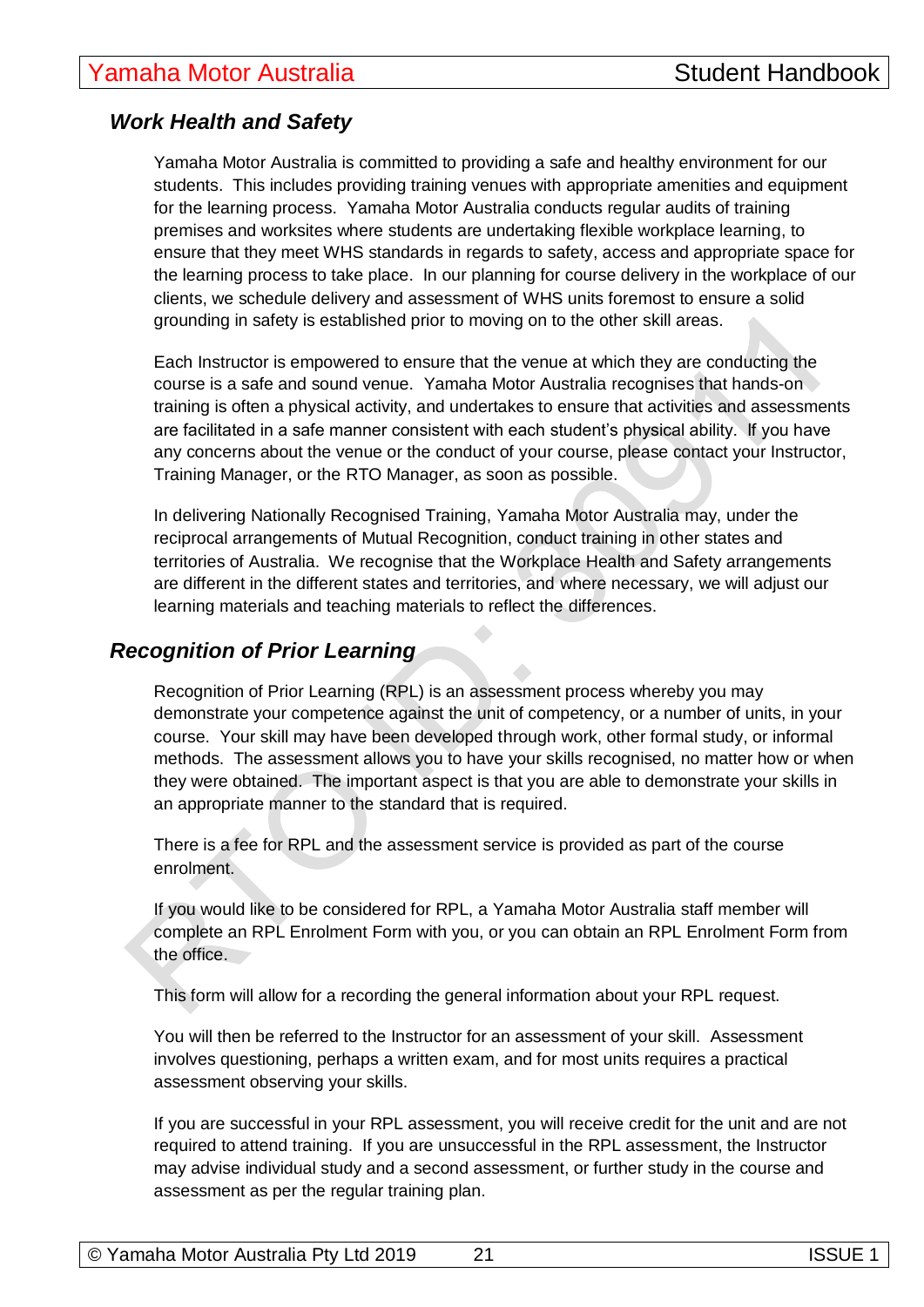#### *Mutual Recognition / Credit Transfer*

Credit transfer is considered at the same time as RPL, and in the same process.

Under the principles of mutual recognition, Yamaha Motor Australia will recognise all qualifications and Statements of Attainment achieved by a student and issued by another Registered Training Organisation. We will grant the student credit for these qualifications and Statements of Attainment, and provided they match the units and requirements of their course with us, we will offer the student exemption for the related units in their current course. Yamaha Motor Australia may contact the issuing RTO to confirm the authenticity of the qualification. These obligations under the principles of mutual recognition are also described in Our Code of Practice.

The student must provide statements of Attainment and/or qualifications, which clearly document the units of competency that they have achieved. The student will then be exempt from these units, and these will be credited to their current studies with Yamaha Motor Australia where appropriate.

#### *Student Records*

All student records are held according to the Privacy Act, and our Privacy Policy, which is available on request and appears in full on our web site. We protect the privacy of all information held by students, and only staff involved with the training process for the student has access to their file. We are required to report to government departments regarding our training activity, especially in relation to students undertaking a traineeship. This is done in confidence, and the government departments we report to are required to adhere to the same level of confidentiality. Students may review at any time the information held on their student file. Contact the RTO Manager or the Training Manager in the office to arrange access to your file if you are interested.

#### *Archives*

While you are an active student with Yamaha Motor Australia, your student file is held in the office in a locked filing cabinet. Your instructor and the Training Manager have access to your file as needed to record results from your studies and general activity about the course. After you complete your course, your file is scanned and moved to long term digital storage, where it is kept for a period of 30 years. Thus, you may access your student file up to 30 years after completing your course.

 $\bullet$ 

#### *Accessing Your Student File*

You may retrieve your file and access the material contained within it at any time during your course or at any time up to 30 years after completing your course.

During your course, there is no fee to retrieve your file or photocopy materials from the file.

After this period, while the file is held in the long-term storage for 30 years, there is a fee to retrieve the file. The fee is currently \$55 or the actual costs of retrieving the file, whichever is greater. When you request your file from long-term storage, you will be provided with an estimate of the costs.

#### *Reprints of Qualifications*

At any time after completing your course, you may request a re-print of your qualification or Statement of Attainment. There is a charge of \$25 per re-print, plus any postage fees that might apply.

For all enquiries relating to your student file and/or re-printing qualifications, refer to our website [\(www.yamaha-motor.com.au\)](http://www.yamaha-motor.com.au/) and download, complete and submit the 'Access to Personal Information Request Form'.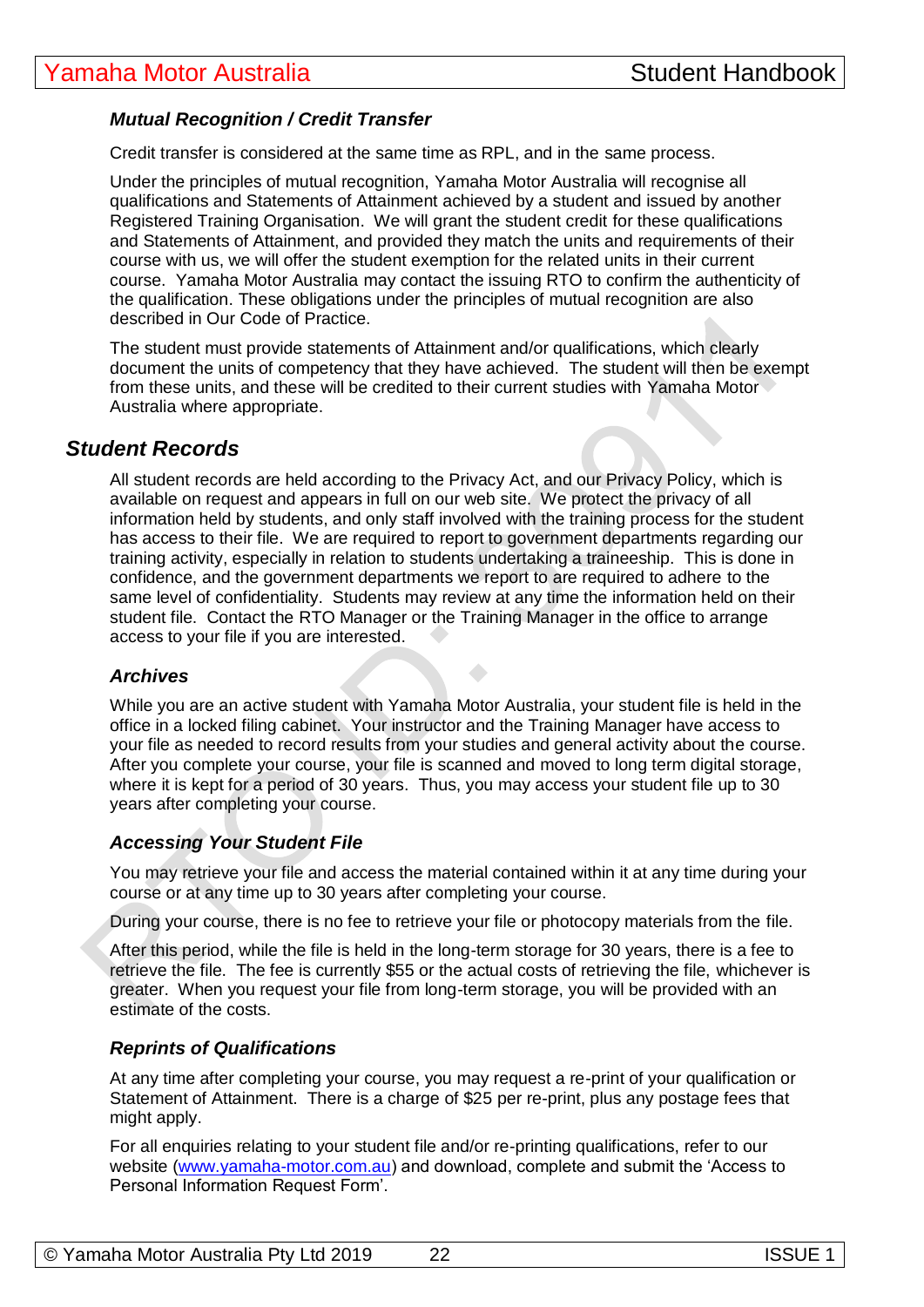# *Our Code of Practice*

As a provider of Nationally Recognised Training, Yamaha Motor Australia is committed to providing quality training and assessment services to our clients. This Code of Practice describes how we achieve these outcomes. Our Code of Practice is to work with students and employer / clients to assist them achieve their goals.

#### *Quality Resources*

Yamaha Motor Australia understands that only the best resources give our students and opportunity to achieve the best outcomes. To achieve this, we provide Instructors who are highly trained and undergo regular professional development; learning resources for each student, support materials for supervisors and companies supporting workplace training, and assessment tools that are fair and equitable for all students.

Yamaha Motor Australia abides by the requirements and standards of the Australian Qualifications Framework (AQF) and [Standards for Registered Training Organisations](https://www.legislation.gov.au/Details/F2017C00663)  [\(RTOs\) 2015](https://www.legislation.gov.au/Details/F2017C00663) in the quality and standard of its training and assessment staff.

All trainers and assessors have as a minimum the following:

- Certificate IV in Training and Assessment (TAE40110<sup>\*</sup>) or its successor (TAE40116)  $\circ$  \* By 1<sup>st</sup> July 2019 also hold the qualifications:
	- **E** TAELLN411/A Address adult language, literacy and numeracy skills
	- **TAEASS502/A/B Design and develop assessment tools**
- Hold the relevant qualification(s) to at least the level at which they will be training and assessing or are able to demonstrate vocational competency to at least the level being trained or assessed
- Have the relevant industry experience in the areas for which they will be training and assessing
- Have current knowledge and skills in vocational training and learning that informs their training and assessment
- Undertake ongoing Professional Development in the above points

We refer to our trainers and assessors as Instructors.

#### *Assessment Processes*

Your Instructor will explain the assessment process for your course at the commencement. There are a number of requirements to be met in providing training that is accredited and Nationally Recognised. If you do not achieve competency in the first assessment, you will be given an opportunity to redo your assessment or make arrangements to sit in on another assessment at a later scheduled time. If you're still not satisfied, call the course Training Manager and discuss the matter with them, and you may consider lodging an appeal following the process described in the Assessment Appeals section of this handbook.

The results of assessments will be made available to you as soon as possible after the completion of the assessment.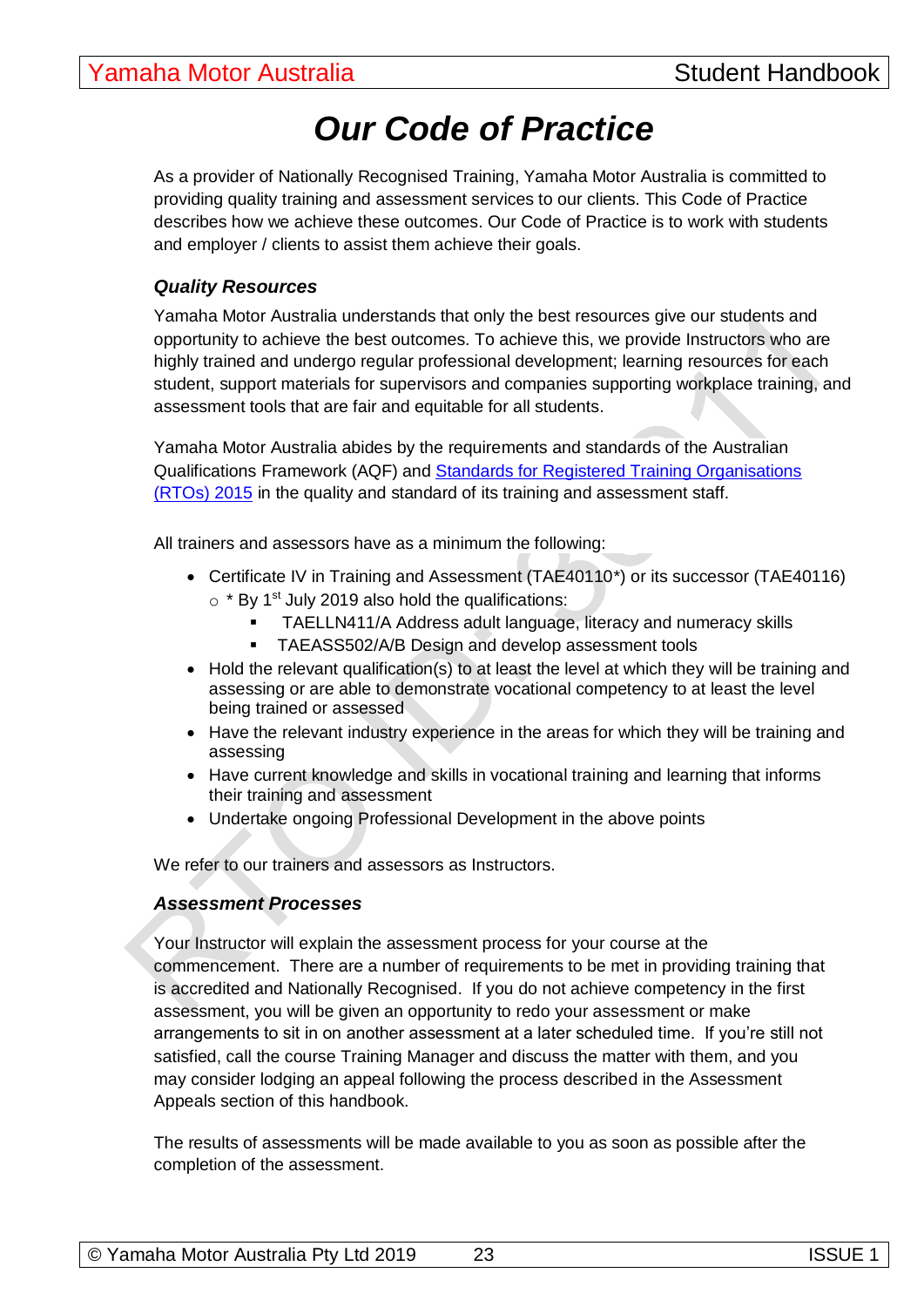#### *Mutual Recognition and Recognised Qualifications*

Yamaha Motor Australia is a Registered Training Organisation, registered with the national body Australian Skills Quality Authority (ASQA). All qualifications are Nationally recognised, in every state and territory of Australia. This means that students will have their qualifications recognised by employers and other training providers in other States and Territories. Similarly, following the same principles of mutual recognition, Yamaha Motor Australia recognises qualifications achieved by a student at any other Registered Training Organisation, and will grant the student credit for these units and exempt the student from corresponding units in their current course of study. Mutual recognition of qualifications and credit transfer is described in the Recognition of Prior Learning section of this handbook.

#### *Courses Free of Discrimination and Harassment*

Yamaha Motor Australia is committed to providing a learning and working environment free of discrimination and harassment. If you have any concerns or issues in this regard, raise them immediately with your Instructor, Training Manager, or the Yamaha Motor Australia Management.

#### *Feedback and Appeals or Complaints*

We welcome all comments about your course, the assessment or the services of Yamaha Motor Australia. At the end of courses, you will be asked to complete a student feedback form. This information is important and allows us to continually adjust our courses and materials to meet the needs of our clients. If you have a complaint or wish to offer feedback, please raise it with a member of staff. They will document the issue with you, and if appropriate, assist you to pursue it by following the Complaints procedure. More information on the process is contained in Complaints and Appeals section in this handbook. All complaints are handled in the strictest confidence.

#### *Access & equity*

Yamaha Motor Australia is committed to providing quality education to all students, regardless of their individual background or personal attributes. Yamaha Motor Australia encourages students from diverse backgrounds to enrol. We identify individual needs at enrolment, and we actively adjust our learning and assessment processes to meet the students' needs. Yamaha Motor Australia will assist students to access special assistance that will support them in achieving their chosen training goals. The Training Manager and Instructors are available to assist with practical assistance during the course, such as reading assessment questions, and other matters that require attention during the course. Courses are regularly held at venues that provide access to those with limited mobility. Please refer to the Access and Equity section of this handbook for more information; or contact the office to discuss your specific needs.

#### *Concessions*

Fees for all courses are negotiable for groups. The more students you can organise to attend together, the better the concessions.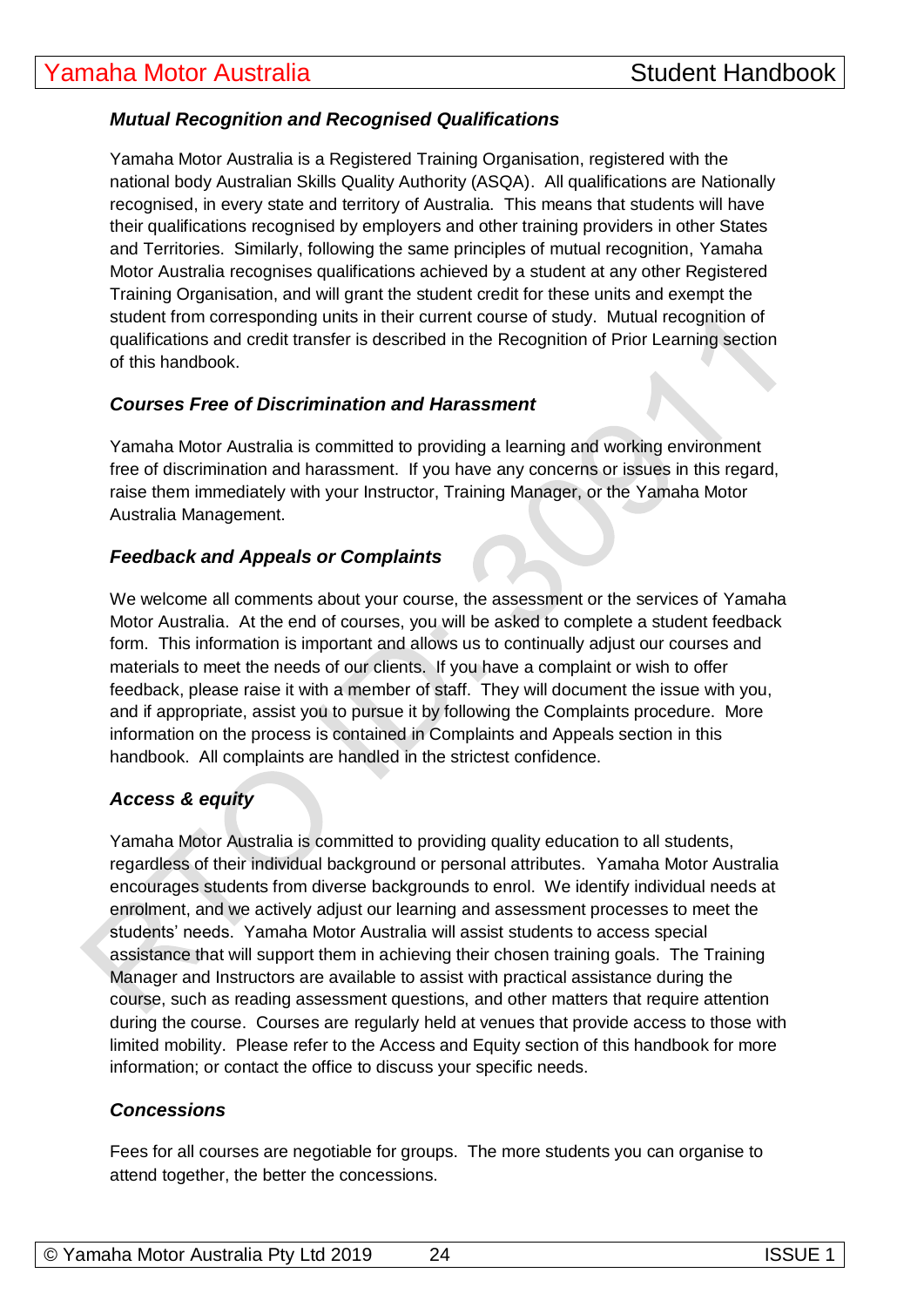#### *Quality Assurance*

Yamaha Motor Australia operates under quality assurance guidelines as a registered training organisation. These are known as the Australian Quality Training Framework Standards for Registered Training Organisations, and they provide a structure for the policies and procedures that we follow in delivering our service. We regularly perform internal audits against these Standards to ensure that we are compliant with the Standards, and that our policies and procedures are being correctly implemented.

For us, quality is providing students and companies with a service that meets their needs, and we constantly seek to improve and adjust our service to grow and meet our clients' current and emerging needs. Student (and employer) feedback is an important part of our quality reviews, and we encourage you to provide feedback at any time about any issue of our service.

#### *Privacy*

We may use information collected about you for any of the following purposes:

- Perform administrative tasks
- Informing you about our services or those of other organisations
- To develop products & services that may be of help to you
- Compliance with regulatory bodies and reporting on activity to funding bodies such as the state and territory funding bodies
- Building and maintaining a relationship with you and to assist in the resolution of disputes.

Subject to the provisions of the Privacy Act you may have access to the information we collect about you. Please refer to our Privacy Policy